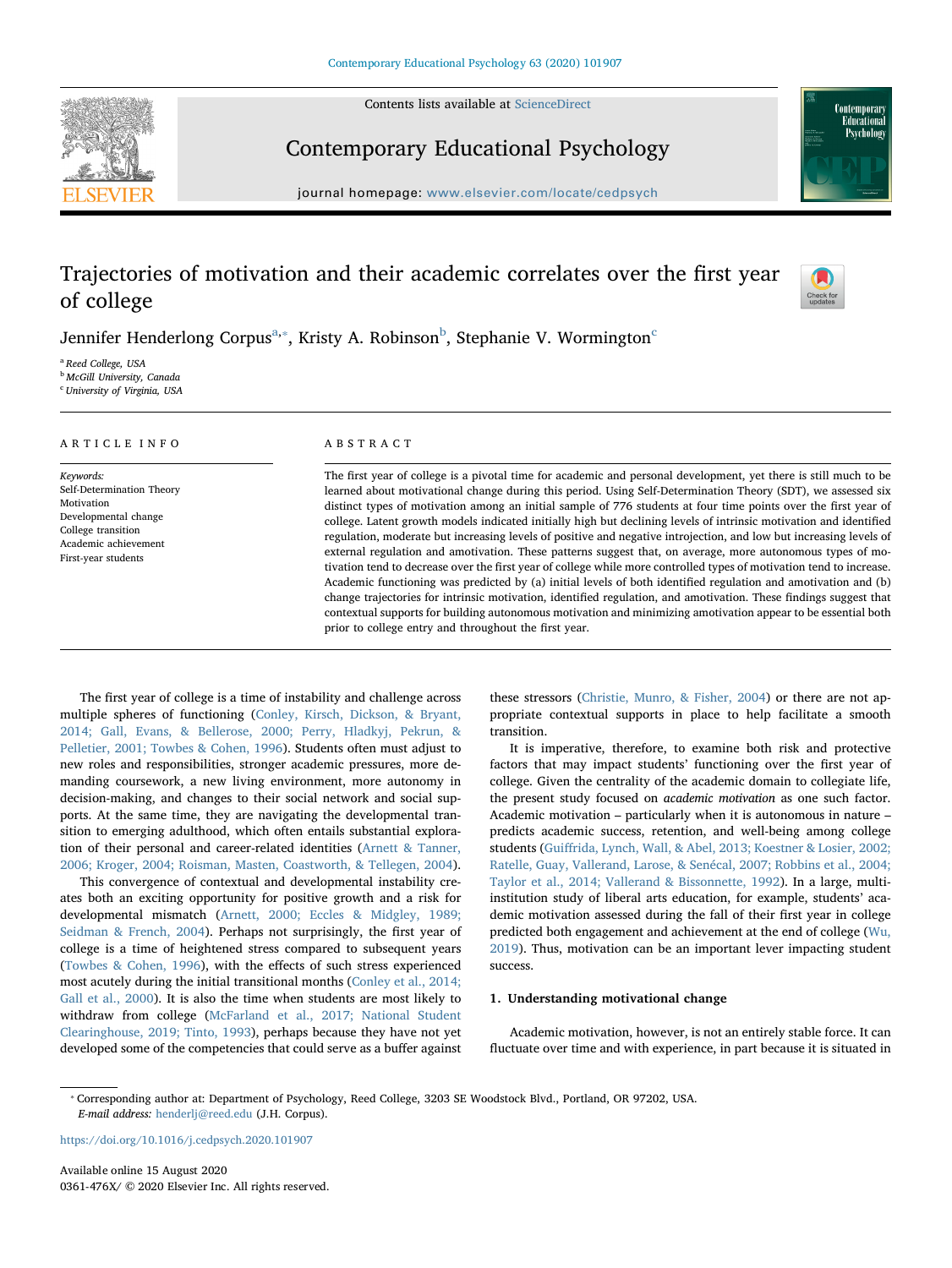the learning context. Motivational change has been documented both over major school transitions (e.g., [Anderman & Midgley, 1997;](#page-12-5) [Middleton, Kaplan, & Midgley, 2004; Otis, Grouzet, & Pelletier, 2005;](#page-12-5) [Ratelle, Guay, Larose, & Senécal, 2004\)](#page-12-5) and within the same learning context over time (e.g., [Bong, 2005; Corpus, McClintic-Gilbert &](#page-12-6) [Hayenga, 2009; Urdan & Midgley, 2003\)](#page-12-6). Although the majority of research on motivational change has focused on K-12 education, there is growing evidence of motivational change over the transition to college and within the collegiate years as well [\(Dai & Cromley, 2014;](#page-12-7) [Flanigan, Peteranetz, Shell, & Soh, 2017; Larose, Ratelle, Guay, Senécal,](#page-12-7) [& Harvey, 2006; Musu-Gillette, Wig](#page-12-7)field, Harring, & Eccles, 2015; [Kyndt et al., 2015; Pan & Gauvain, 2012; Snyder, Barr, Honken, Pittard,](#page-12-7) [& Ralston, 2018](#page-12-7)). Moreover, the early college years have recently been characterized as a time of motivational destabilization (see [Robinson,](#page-13-2) [Lee, et al., 2019](#page-13-2)), which may make it a high-leverage time for motivational intervention (e.g., [Broda et al., 2018; Paunesku et al., 2015](#page-12-8)).

Despite a growing body of research with college populations, there is still much to be learned about the nature and shape of motivational change over the crucial first year of college. It is essential to understand academic motivation at the point of college entry when students are engaging in important planning and decision-making (e.g., selecting courses, committing to groups/part-time employment) and establishing study habits (e.g., study schedule, self-regulation strategies). Because this transitional time is characterized by instability, however, it is equally important to understand how motivational processes unfold over time. As students experience both challenges and victories in their courses, reflect on the value of the material, and more actively engage in career-related identity exploration, their academic motivation is likely to be transformed. Such motivational change, in turn, will impact subsequent academic decisions and behaviors (e.g., Dai & Cromley; [Kosovich, Flake, & Hulleman, 2017; Musu-Gillette et al., 2015;](#page-13-3) [Robinson, Perez, Carmel, & Linnenbrink-Garcia, 2019\)](#page-13-3). This is consistent with the literature on college retention, which indicates that students' educational goals shift over time as a function of the quality of experiences with others in the collegiate environment, and that these collegiate experiences are better predictors of retention than factors that can be assessed at college entry (e.g., background variables, personality traits; [Tinto, 1993](#page-13-4)). Thus, knowledge about motivational development over the first year of college is critical for understanding retention issues and effectively buffering against potential motivational decline.

Because motivation can change over time and in response to the learning environment ([Kaplan & Patrick, 2016](#page-13-5)), it is important to consider precisely when motivation is measured and how frequently it is assessed. Comparing responses from the first to second year of college (e.g. [Muller & Palekcic, 2005; Pan & Gauvain, 2012; Ratelle et al.,](#page-13-6) [2004\)](#page-13-6) or first to second semester of college (e.g. [Busse & Walter, 2013;](#page-12-9) [Fazey & Fazey, 1998; Kyndt et al., 2015; Stage & Williams, 1990](#page-12-9)) sheds light on motivational change across larger spans of time. However, such distal measurements can miss more nuanced fluctuations that likely occur within semesters as students navigate coursework in new and often unfamiliar domains. Recent studies across different theoretical traditions have documented motivational change over the smaller time scale of a single semester and provided critical insights into motivational malleability ([Brahm, Jenert, & Wagner, 2017; Dai & Cromley,](#page-12-10) [2014; Flanigan et al., 2017; Kosovich et al., 2017; Robinson, Lee, et al.,](#page-12-10) [2019; Young, Wendel, Esson, & Plank, 2018; Zusho & Pintrich, 2003](#page-12-10)). For example, Dai [and Cromley \(2014\)](#page-12-7) found that students increasingly endorsed a fixed view of ability while declining in their endorsement of a malleable view of ability over the course of an introductory biology class. Using three assessments over a single semester in an introductory course, [Kosovich et al. \(2017\)](#page-13-3) found that both expectancies for success and perceived usefulness of the material (i.e., utility value) decreased. These within-semester shifts reflect the dynamic and contextualized elements of motivation.

stronger inferences about developmental change – that is, identifying not only less biased estimates of differences from one point in time to the next but also a clearer understanding of process-oriented trajectories of change ([McArdle, 2009\)](#page-13-7). The probing of potentially non-linear trajectories could be illuminating given the importance of identifying particular time periods when changes may be more or less dramatic, thus informing when interventions might best be administered (see [Yeager & Walton, 2011\)](#page-14-1).

The present study assessed academic motivation at four time points during the first year of college to conduct a fine-grained analysis of motivational change. Latent growth modeling allowed us to examine academic motivation both (1) at the moment of entry, which may be characterized by a mixture of excitement and trepidation, and (2) as it changes over time while students cope with the challenges of particular courses and establish their academic identity in a new context. The theoretical contribution of this approach lies in identifying the nature of motivational change among six distinct types of motivation during a key developmental transition. This knowledge may then be useful for the design and timing of intervention efforts to promote success and retention as well as for individual practitioners as they consider how best to support students and when that support is most crucial.

### 2. Self-Determination Theory and motivational change

Our conceptualization of motivational change draws upon the framework of Self-Determination Theory (SDT), which posits that motivation exists along a continuum of relative autonomy [\(Ryan & Deci,](#page-13-8) [2000; 2017\)](#page-13-8). The most autonomous form is intrinsic motivation, which is inherent to the self or task and is typically characterized by interest and enjoyment. Next on the continuum are several forms of extrinsic motivation that vary in their relative autonomy but collectively refer to behaviors that are performed as a means to some separable end. The most self-determined form of extrinsic motivation is identified regulation, which is characterized by a sense that one's actions are important, meaningful, and consistent with one's identity, even if they are not particularly enjoyable. Next comes introjected regulation, which is selfdirected but characterized by the contingency of self-worth, as in the case of guilt or shame as drivers of achievement behavior. The final form of extrinsic motivation is external regulation, which is located entirely external to the self, as in the case of behaviors performed to earn privileges, tangible rewards, or the approval of others. At the extreme end of the continuum lies amotivation, which is the complete absence of motivation altogether. A central tenet of SDT is that the more autonomous types of motivation (i.e., intrinsic, identified) produce more adaptive outcomes (see [Ryan & Deci, 2000; 2017\)](#page-13-8), which has been documented at the collegiate level in terms of higher academic achievement (e.g., [Brunet, Gunnell, Gaudreau, & Sabiston, 2015; Taylor](#page-12-11) [et al., 2014\)](#page-12-11) and retention (e.g., Gottfried, [Marcoulides, Gottfried, &](#page-12-12) [Oliver, 2013; Meens, Bakx, Kilmstra, & Denissen, 2018\)](#page-12-12), and lower levels of stress (e.g., [Baker, 2004\)](#page-12-13) and burnout (e.g., [Brunet et al., 2015;](#page-12-11) [Pisarik, 2009](#page-12-11)).

Patterns of change in autonomous motivation (i.e., intrinsic, identified). From the elementary through high school years, there is a robust and systematic pattern of linear, average decline in levels of both intrinsic motivation (e.g., [Corpus et al., 2009; Gottfried, Fleming, &](#page-12-14) [Gottfried, 2001; Lepper, Corpus, & Iyengar, 2005; Otis et al., 2005](#page-12-14)) and identified regulation (e.g., [Otis et al., 2005; Leroy & Bressoux, 2016](#page-13-9)). The transition from high school to college may be unique in that it is typically marked by greater opportunities for autonomy and independent decision-making, and of course a more autonomously motivated cohort of peers given that the least motivated students are less likely to pursue higher education. Accordingly, there is some evidence that intrinsic motivation increases from the end of high school to the first year of college (e.g., [Kyndt et al., 2015; Ratelle et al., 2004\)](#page-13-10).

Including three or more motivational assessments also allows for

The majority of studies conducted during the college years, however, suggest a pattern of loss to autonomous motivation that is more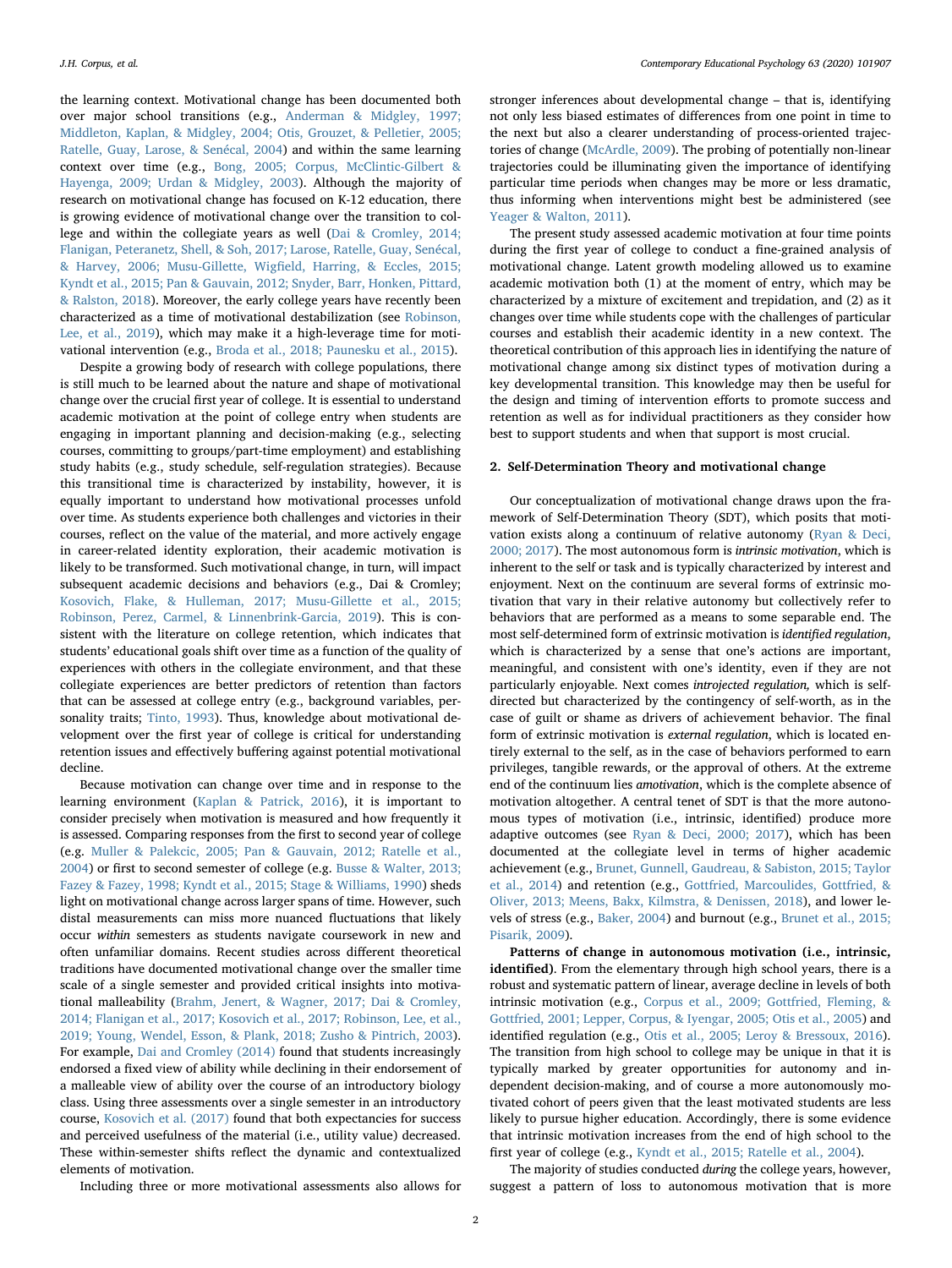consistent with what has been observed with younger populations. When comparing two assessments taken during the first year, levels of both intrinsic motivation and identified regulation have been shown to decrease [\(Busse & Walter, 2013; Taylor et al., 2014](#page-12-9)), as have related constructs such as learning orientation [\(Kowalski, 2007\)](#page-13-11) and interest value [\(Robinson, Lee, et al., 2019\)](#page-13-2). When comparing assessments from freshman to sophomore year, a similar pattern of declining autonomous motivation is observed ([Muller & Palekcic, 2005; Pan & Gauvain, 2012](#page-13-6)). Perhaps the most relevant evidence comes from a study of first-year Swiss business students that showed a pattern of declining intrinsic motivation over three measurement assessments with partial recovery on a fourth assessment after the end of their first year ([Brahm et al.,](#page-12-10) [2017\)](#page-12-10). Although there are some examples of relative stability in autonomous motivation during the first year ([Fazey & Fazey, 1998; Kyndt](#page-12-15) [et al., 2015; Stage & Williams, 1990](#page-12-15)), the majority of evidence points to a pattern of motivational decline.

Patterns of change in controlled motivation (i.e., external, introjected). Far less is known about trajectories of change in the more controlled types of motivation (i.e., external, introjected). Limited research with younger populations has shown a pattern of declining levels of extrinsic and introjected regulation over elementary and high school ([Corpus et al., 2009; Leroy & Bressoux, 2016; Otis et al., 2005](#page-12-14)), with some evidence of stabilization after age 12 ([Gillet, Vallerand, &](#page-12-16) [Lafreniere, 2012](#page-12-16)). One might imagine that the more extreme types of controlled motivation would decrease over the first year of college as authority figures and accountability systems generally become less salient, and the college admissions process no longer looms ahead. But the available evidence is both limited and mixed, characterized by varying conceptualizations of extrinsic motivation and diverse patterns of change over time: loss [\(Brahm et al., 2017; Ratelle et al., 2004;](#page-12-10) [Taylor et al., 2014](#page-12-10)), stability ([Fazey & Fazey, 1998; Kyndt et al., 2015;](#page-12-15) [Muller & Palekcic, 2005](#page-12-15)), and even gain [\(Kowalski, 2007; Stage &](#page-13-11) [Williams, 1990](#page-13-11)).

Patterns of change in amotivation. Amotivation is perhaps the least investigated among the various types of motivation. Research on younger populations is scant, with no consistent pattern emerging (see [Gillet et al., 2012; Otis et al., 2005; Leroy & Bressoux, 2016\)](#page-12-16). There seems to be a decline in amotivation as students make the transition from high school to college [\(Kyndt et al., 2015](#page-13-10)), when presumably they would be less likely to see their daily academic behaviors as futile and meaningless. The few studies that have mapped amotivation during the first year of college suggest relative stability, both when comparing two assessments taken during the first year ([Kyndt et al., 2015\)](#page-13-10) and when comparing assessments from freshman to sophomore year ([Fazey &](#page-12-15) [Fazey, 1998; Muller & Palekcic, 2005; Ratelle et al., 2004\)](#page-12-15). One additional study of college students assessed twice during the first year appeared to show a pattern of increasing amotivation, although a formal statistical test of mean comparisons was not reported ([Taylor](#page-13-12) [et al., 2014](#page-13-12), Study 3). Thus, it is very difficult to draw any firm conclusions about the typical trajectory of amotivation over the first year of college.

Assessing the full spectrum of motivation types. In the present study we sought to examine growth trajectories across the full spectrum of motivation types specified by SDT. Some studies adopt a less granular approach by focusing on the composite indicators of autonomous (i.e., intrinsic, identified) and controlled (i.e., external, introjected) motivations (e.g., [Kyndt et al., 2015](#page-13-10)), or combining a range of motivation types together into a relative autonomy index (e.g., [Pan & Gauvain,](#page-13-13) [2012\)](#page-13-13). While this more global approach has the advantage of parsimony ([Sheldon, Osin, Gordeeva, Suchkov, & Sychev, 2017](#page-13-14)), examining growth trajectories for the full range of motivation types is important because even those types of motivation that are closely related in the SDT continuum have distinct correlates and patterns of change [\(Assor,](#page-12-17) [Vansteenkiste, & Kaplan, 2009; Burton, Lydon, D](#page-12-17)'Alessandro, & [Koestner, 2006; Koestner & Losier, 2002; Ratelle et al., 2004\)](#page-12-17). For example, whereas intrinsic motivation increased from the end of high school to the end of the first year in college, identified regulation decreased over that same period [\(Ratelle et al., 2004](#page-13-15)), and whereas intrinsic motivation predicted well-being, identified regulation predicted achievement [\(Burton et al., 2006](#page-12-18)). Considering the more controlled types of motivation, there is also an argument for separating introjection into more positive approach (i.e., seeking pride and self-worth) and more negative avoidance (i.e., avoiding guilt and shame) components. Assor and colleagues (2009) found that the avoidance form of introjected regulation was associated with more negative correlates than the approach form, and that both forms predicted lower levels of wellbeing and performance than did identified regulation, arguing for a clear empirical and conceptual distinction among these types of motivation. In the present study, therefore, we assessed the full range of SDT motivation types (i.e., intrinsic, identified, positive introjection, negative introjection, external, and amotivation) and used latent growth modeling to construct motivation trajectories for each. This approach paints an important descriptive picture of students' strengths and needs that can inform the design of learning contexts to more effectively support student motivation.

Looking across the full spectrum of SDT motivation types, no research to date has collected enough measurement points to capture both linear and non-linear trajectories of change over the first year of college. Considering all six SDT types of motivation in a single investigation allows for a comparison of their distinct patterns of change, in addition to a more absolute description of each type of motivation's individual trajectory. This holistic picture is essential for a comprehensive understanding of how motivation tends to manifest both at college entry and over the course of the first year, and assessing four time points is a promising starting point to fully considering non-linear trajectories of motivational change.

### 3. Motivational change and academic functioning

The second objective of the present study was to examine the implications of motivation trajectories for students' functioning, which we conceptualized as academic achievement and retention to sophomore year.

Initial states of motivation. The most typical approach in longitudinal research has been to examine how academic motivation assessed at one point in time predicts subsequent academic outcomes or a change in academic outcomes (e.g., [Baker, 2003; Black & Deci, 2000;](#page-12-19) [Brunet et al., 2015; Burton et al., 2006; Guay, Ratelle, Roy, & Litalien,](#page-12-19) [2010; Snyder et al., 2018; Taylor et al., 2014](#page-12-19)). Studies examining the effects of initial states of motivation have shown quite consistently that both intrinsic motivation and identified regulation predict positive achievement outcomes and retention in college populations (e.g., [Brunet et al., 2015; Meens et al., 2018; Taylor et al., 2014; Vallerand &](#page-12-11) [Bissonnette, 1992\)](#page-12-11), with some evidence that identified regulation may be a particularly powerful predictor [\(Burton et al., 2006; Koestner &](#page-12-18) [Losier, 2002\)](#page-12-18).

By contrast, controlled motivation is thought to produce less optimal outcomes due to the feelings of coercion and distraction from task involvement that come from less autonomous sources of action. The data on initial states of controlled motivation, however, are somewhat mixed. While there is some evidence that it is a weak negative predictor of achievement ([Brunet et al., 2015; Taylor et al., 2014\)](#page-12-11), a number of studies show no significant relationship between controlled motivation and academic achievement or retention (e.g., [Baker, 2003; Koestner &](#page-12-19) [Losier, 2002; Vallerand & Bissonnette, 1992; Vanthournout, Gijbels,](#page-12-19) [Coertjens, Donche, & Van Petegem, 2012\)](#page-12-19), and yet others show controlled motivation to be a protective factor against dropout from both college [\(Meens et al., 2018\)](#page-13-16) and high school ([Otis et al., 2005;](#page-13-9) [Vallerand, Fortier, & Guay, 1997](#page-13-9)). Distinct effects of external versus introjected regulation may explain some of this complexity. In an investigation of persistence among competitive swimmers, introjected regulation was a protective factor whereas external regulation was a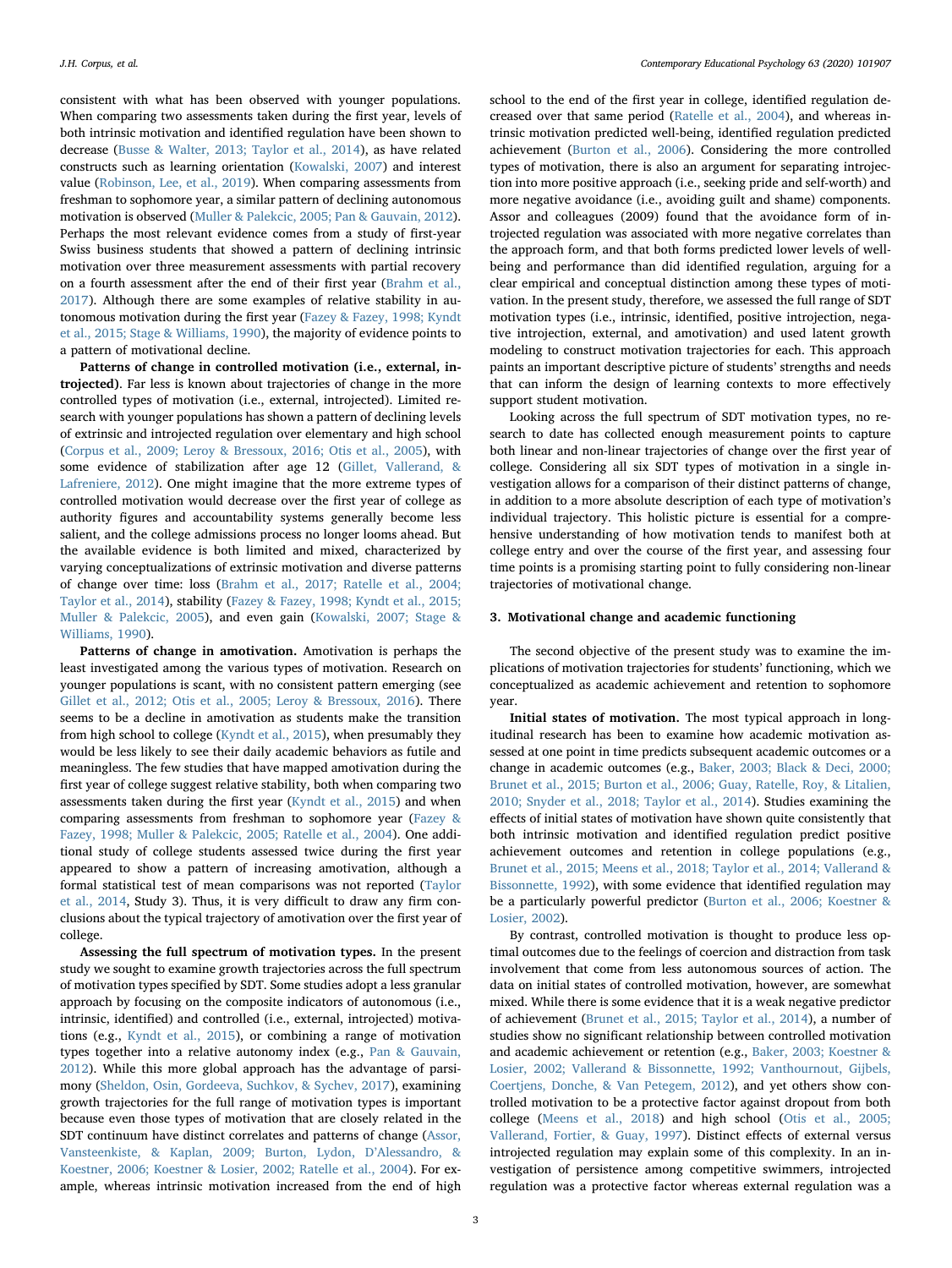risk factor [\(Pelletier, Fortier, Vallerand, & Briere, 2001](#page-13-17)). Dividing introjection into its positive and negative components may also reveal distinct effects on academic functioning among college students – a possibility that has not yet been explored to date but is examined in the present study (for related work with elite athletes and younger students see [Assor et al., 2009\)](#page-12-17). Taken together, the previous research does not paint a consistent picture of the relationship between controlled motivation and academic functioning in college student samples.

Although initial states of amotivation have been investigated far less frequently, the extant data offer clarity: At the college level, amotivation is a strong negative predictor of both achievement [\(Taylor et al.,](#page-13-12) [2014\)](#page-13-12) and retention ([Vallerand & Bissonnette, 1992; Vanthournout](#page-13-18) [et al., 2012\)](#page-13-18). Similar patterns have been documented with younger populations (e.g., [Leroy & Bressoux, 2016; Vallerand et al., 1997](#page-13-19)), which is perhaps not surprising given that amotivation represents a lack of volition or desire to act altogether. Additional research is needed to replicate and extend this work, focusing on how amotivation at the time of college entry may shape academic functioning by the end of the first year. The present study took up this charge.

Motivation trajectories. Given the motivational instability that characterizes the first year of college, it is critical to go beyond documenting students' initial levels of motivation to determine also how motivational change may predict outcomes over and above initial levels. To our knowledge, no research to date has examined how trajectories of change in the full spectrum of SDT motivation types predict achievement outcomes over the first year of college. However, small bodies of research on the impact of motivational change at other levels of schooling and using constructs in related traditions (e.g., expectancyvalue, implicit theories) may provide some guidance. Considering autonomous motivation, growth in intrinsic motivation and especially identified regulation predicted both achievement and retention intentions among middle and high school populations [\(Gottfried et al., 2013;](#page-12-12) [Leroy & Bressoux, 2016; Otis et al., 2005](#page-12-12)), as did growth in both interest and attainment value among engineering students in their first two years of college [\(Robinson, Lee, et al., 2019](#page-13-2)), and growth in a malleable view of ability among introductory biology students [\(Dai &](#page-12-7) [Cromley, 2014](#page-12-7)) Changes in controlled motivation did not predict achievement over the transition to middle school [\(Leroy & Bressoux,](#page-13-19) [2016\)](#page-13-19), but were positive predictors over the transition to high school such that growth in both external and introjected regulation predicted lower dropout intentions and more positive adjustment [\(Otis et al.,](#page-13-9) [2005\)](#page-13-9). In other words, growth in controlled motivation served a protective function in this research. Finally, the slope of change in amotivation was the strongest predictor of achievement in [Leroy and](#page-13-19) [Bressoux](#page-13-19)'s (2016) study across the middle school transition, and a decrease in amotivation predicted lower dropout intentions and more positive adjustment in high school ([Otis et al., 2005](#page-13-9)).

Overall, then, considering motivation trajectories alongside initial levels of motivation appears to be a promising and underexplored means of understanding academic functioning among first-year college students. Examining both initial levels and change trajectories of each motivation type in the same analysis reveals the unique contribution of each while controlling for the other – an important methodological advance that we have not yet seen in the literature with SDT constructs at the college level. Based on the limited data available, it appears that growth in autonomous motivation and a reduction in amotivation are likely to forecast positive achievement and retention. However, it is unclear if both initial levels and slopes relate independently to outcomes.

#### 4. Present study

In summary, the present study aimed to (1) identify change trajectories of the full spectrum of SDT motivation types over the first year of college and (2) test the impact of these trajectories for academic functioning. We expected the more autonomous types of motivation

(i.e., intrinsic, identified) to decrease over the first year of college based on evidence from studies using composite indicators or related variables (e.g., [Brahm et al., 2017; Pan & Gauvain, 2012; Robinson, Lee,](#page-12-10) [et al., 2019](#page-12-10)). Predictions for the more controlled types of motivation (introjected, external) and for amotivation were unclear given the scant and mixed evidence available. Likewise, formal hypotheses regarding the shape of change were not made because both linear and non-linear trajectories for each type of motivation were considered plausible.

In terms of achievement outcomes, we expected growth in intrinsic motivation and especially identified regulation to positively predict academic functioning based on the available evidence with younger populations (e.g., [Leroy & Bressoux, 2016\)](#page-13-19), composite indicators (e.g., [Brunet et al., 2015](#page-12-11)), or static level predictors (e.g., [Koestner & Losier,](#page-13-20) [2002\)](#page-13-20). Predictions for the more controlled types of motivation were unclear given mixed evidence of risk and protective functions and numerous nonsignificant relationships. Growth in amotivation was expected to negatively predict both achievement and retention based on the limited evidence available with college student populations (e.g., [Taylor et al., 2014, Vanthournout et al., 2012](#page-13-12)).

## 5. Method

# 5.1. Participants and procedure

All first-year students entering Reed College in Fall 2015, Fall 2016, and Fall 2017 were recruited during orientation for a larger study on the transition to college. Reed College is a primarily undergraduate institution in the liberal arts tradition characterized by a rigorous academic program, democratic learning environment, and focus on learning for learning's sake ([Sheehy, 2013](#page-13-21)). Student work is returned with narrative evaluative comments rather than letter grades, although official letter grades are recorded with the institution. These masteryoriented practices might seem to both select for and actively encourage autonomous motivation. At the same time, the intensity of the academic program and its accompanying stress culture may encourage some forms of controlled motivation (e.g., introjection) while discouraging others (e.g., external regulation).

Recruitment took place via announcements at required orientation sessions, an informational table outside the central dining hall, and prolific campus flyers. Across all three cohorts, 776 first-year students (69.9% response rate) agreed to participate by completing a survey reporting on their academic motivation in the days immediately prior to the start of classes (T1). [Table 1](#page-3-0) presents the number of participants by cohort and time point. Out of the 776 who consented to participate, 3 participants (2 from the Fall 2015 cohort, 1 from the Fall 2016 cohort) completed only a few survey items at T1 and so are not represented in the data for T1. However, these participants still

<span id="page-3-0"></span>

| anıe |  |
|------|--|
|      |  |

|  | Number of participants by cohort and time point. |  |  |  |
|--|--------------------------------------------------|--|--|--|
|  |                                                  |  |  |  |

|                                                                                                                                                      | Fall 2015         | Fall 2016                       | Fall 2017                       | Total                             |
|------------------------------------------------------------------------------------------------------------------------------------------------------|-------------------|---------------------------------|---------------------------------|-----------------------------------|
|                                                                                                                                                      | n                 | n                               | n                               | N                                 |
| Eligible for recruitment $1$<br>Time 1 (orientation)<br>Time 2 (end fall semester)<br>Time 3 (start spring semester)<br>Time 4 (end spring semester) | 379<br>268<br>178 | 317<br>218<br>137<br>149<br>143 | 414<br>290<br>190<br>184<br>192 | 1,110<br>776<br>505<br>333<br>335 |

Note: The Fall 2015 cohort only participated in T1 and T2. For the Fall 2016 and Fall 2017 cohorts, the study was expanded to follow students throughout their entire first year of college.

<span id="page-3-1"></span> $1$  For the Fall 2015 and Fall 2016 cohorts, this includes all entering first-year students age 18 and older. For the Fall 2017 cohort, this includes all entering first-year students regardless of age. The more inclusive recruitment criteria in Fall 2017 was due to a change in the IRB approval such that a waiver of parental consent was granted for 17-year-old college students.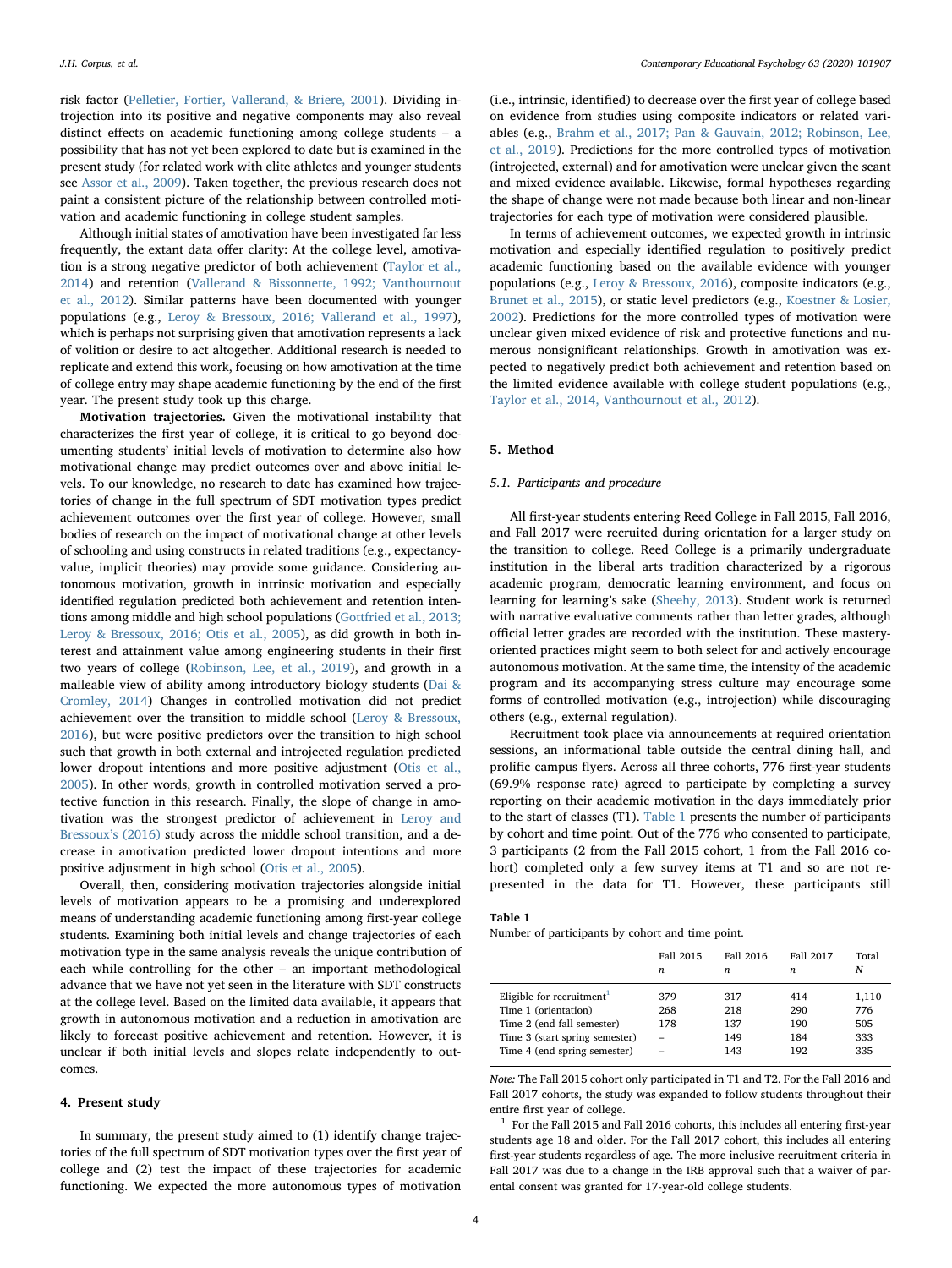participated in subsequent survey waves and thus they are included in the overall data. Participants in the Fall 2015 cohort ( $n = 268$ ) were invited to report on their academic motivation again at the end of the first semester (T2;  $n = 178$ ; 66.4% retention), but were not followed thereafter because funding was not available. Participants in the Fall 2016 ( $n = 218$ ) and Fall 2017 ( $n = 290$ ) cohorts were also invited to report on their academic motivation at the end of the first semester (T2; 64.4% retention), and then again the first week of the spring semester (T3; 65.6% retention), and the end of the spring semester (T4; 65.9% retention). For the second, third, and fourth time points, participants received an invitation by email to complete the survey online and were given a one-week window to respond. See missing data analysis for additional information.

Demographic information (gender, race/ethnicity, first-generation status) was collected in the T1 survey. Of the 776 participants at T1, 49% identified as female, 45% as male, 4% as non-binary, and 1% as other or prefer not to respond. With regard to family background, 10.8% of students identified as first-generation college students. The racial/ethnic distribution of the sample was 74.5% White, 18.6% Asian/Asian American, 10.3% Hispanic/Latinx, and 4.1% Black/ African American.

Academic outcomes were collected from institutional records with participants' consent. Data on first-year GPA were obtained for 704 students (91%) and data on registration status for sophomore year were obtained for 715 students (92%). The study was approved by the Institutional Review Board at the first author's institution.

### 5.2. Measures

Academic motivation. Academic motivation was assessed using the 16-item version of the Academic Self-Regulation Scale [\(Ryan &](#page-13-22) [Connell, 1989](#page-13-22)) as adapted by [Vansteenkiste, Sierens, Soenens, Luyckx,](#page-13-23) [and Lens \(2009\)](#page-13-23). Students used a 5-point scale ( $1 =$  completely not important,  $5 = \text{very important}$  to rate the importance of a variety of reasons for engaging in their academic work, reflecting intrinsic motivation (e.g., "because I enjoy doing it"; 4 items), identified regulation (e.g., "because it is personally important to me"; 4 items), positive introjected regulation (e.g., "because I want others to think I'm smart"; 2 items), negative introjected regulation (e.g., "because I would feel ashamed if I didn't study"; 2 items), and external regulation (e.g., "because others oblige me to do so"; 4 items). In addition, the Academic Motivation Scale [\(Vallerand et al., 1992](#page-13-24)) was used to assess amotivation (e.g., "Honestly, I don't know; I really feel that I am wasting my time in school"; 4 items).

Following [Assor et al. \(2009\)](#page-12-17) as well as [Sheldon et al. \(2017\)](#page-13-14), we used a model of regulation that included each of the six separate constructs: intrinsic motivation, identified regulation, positive introjected regulation, negative introjected regulation, external regulation, and amotivation. After dropping one item from the identified subscale ("because I want to learn new things") and one from the external subscale ("because I'm supposed to do so"), each subscale demonstrated good internal consistency at each time point, with Cronbach's alphas ranging from 0.72 to 0.89. CFAs including all six constructs at each time point showed acceptable factor structure (CFI = 0.91 −0.94, RMSEA =  $0.07 -0.09$ <sup>[1](#page-4-0)</sup>. Overall, confirmatory factor analyses

provided evidence that students viewed these as six distinct constructs.

Academic outcomes. Academic achievement was indexed by firstyear college GPA, with composite SAT/ACT scores used as an indicator of prior achievement. SAT scores were converted to the ACT scale. Retention was indexed by students' registration status  $(1 = \text{enrolled},$  $0 =$  not enrolled) for sophomore year, collected at the end of their first year. All academic outcome data were obtained directly from institutional records with participants' consent.

# 5.3. Analytic plan

Preliminary analyses included an examination of missing data patterns, individual trajectory plots, and tests of longitudinal measurement invariance. Six separate second-order latent growth curve models ([Ferrer, Balluerka, & Widaman, 2008; Hancock, Kuo, & Lawrence,](#page-12-20) [2001; McArdle, 1988](#page-12-20)) were used to examine the nature of change in each of the motivation constructs, which addressed our first research aim. Following the specification of unconditional latent growth curve models, academic outcomes (GPA and registration for sophomore year) were regressed on latent intercepts and slopes, with SAT/ACT scores added as a covariate, to address our second research question. Model fit was evaluated using the comparative fit index (CFI; values  $>$  = 0.90 for adequate fit; values  $>$  = 0.95 for excellent fit; [Hu & Bentler, 1999\)](#page-12-21) and root mean square error of approximation (RMSEA; values < 0.08 for adequate fit; values < 0.06 for excellent fit). Missing data analyses and correlations were conducted in SPSS Version 22, and the remaining analyses were conducted in Mplus version 8 ([Muthén & Muthén,](#page-13-25) 1998–[2018\)](#page-13-25) using full information maximum likelihood (FIML) to handle missing data.

# 6. Results

## 6.1. Preliminary analyses

Correlations and descriptive statistics are presented in [Table 2.](#page-5-0) As expected, repeated measures over time were positively correlated. Amotivation, external regulation, negative introjection, and positive introjection were positively – and in most cases significantly – correlated with one another. Identified and intrinsic were positively correlated with one another and negatively correlated with the other types of motivation. Means of amotivation, external, negative introjection, and positive introjection appeared to increase over time, while means of identified and intrinsic appeared to decline over time.

Missing data. Missing data showed a pattern of attrition primarily from T1 to T2, with response rates holding relatively stable from T2 to T4. The Fall 2015 cohort was not invited to participate at T3 and T4; accordingly, missing data rates are reported for all three cohorts at T1 and T2, and the Fall 2016 and Fall 2017 cohorts at T3 and T4. Among those who participated in at least one survey wave  $(n = 776)$ , missing data ranged from 0.3 to 34.6% at the item level, with an average missing rate of 26.3% across all waves. The average item-level missing rate was 0.005% at T1, 35.1% at T2, 34.6% at T3, and 34.2% at T4.

We also examined potential correlates of missing data (i.e.., demographics, Time 1 study variables, achievement, and retention) by comparing students with complete data to those with any missing data. The missing data indicator was calculated to include both missing due

<span id="page-4-0"></span> $1$  Initial CFA results for T1 and T4 indicated suboptimal fit, with CFI slightly below 0.90 at T4 and RMSEA just above 0.10 at T1. We examined modification indices and considered any that would be consistent with theory. As a result, we included residual covariances for two sets of items at T1 and T4. These decisions were based on theory, with only residuals for items that are conceptually related to one another allowed to covary. They were also consistent at both T1 and T4. First, the item, "Because I am highly interested in doing this," from the intrinsic scale was allowed to covary with the item, "Because it is personally important to me," from the identified scale. The former item is slightly ambiguous in meaning compared to the other intrinsic items, as a student could be

<sup>(</sup>footnote continued)

interested in school either because it is inherently interesting or because they are interested in the resulting outcomes. Thus, the item might in some cases be interpreted to be similar to identified regulation, particularly the importance of school. Second, the item, "Because this is an important life goal to me," from the identified scale was allowed to covary with, "Because I want others to think I'm a good student," from the positive introjection scale. We believe students may connect these two ideas to some extent when their important life goals are closely tied to managing the perceptions of valued others.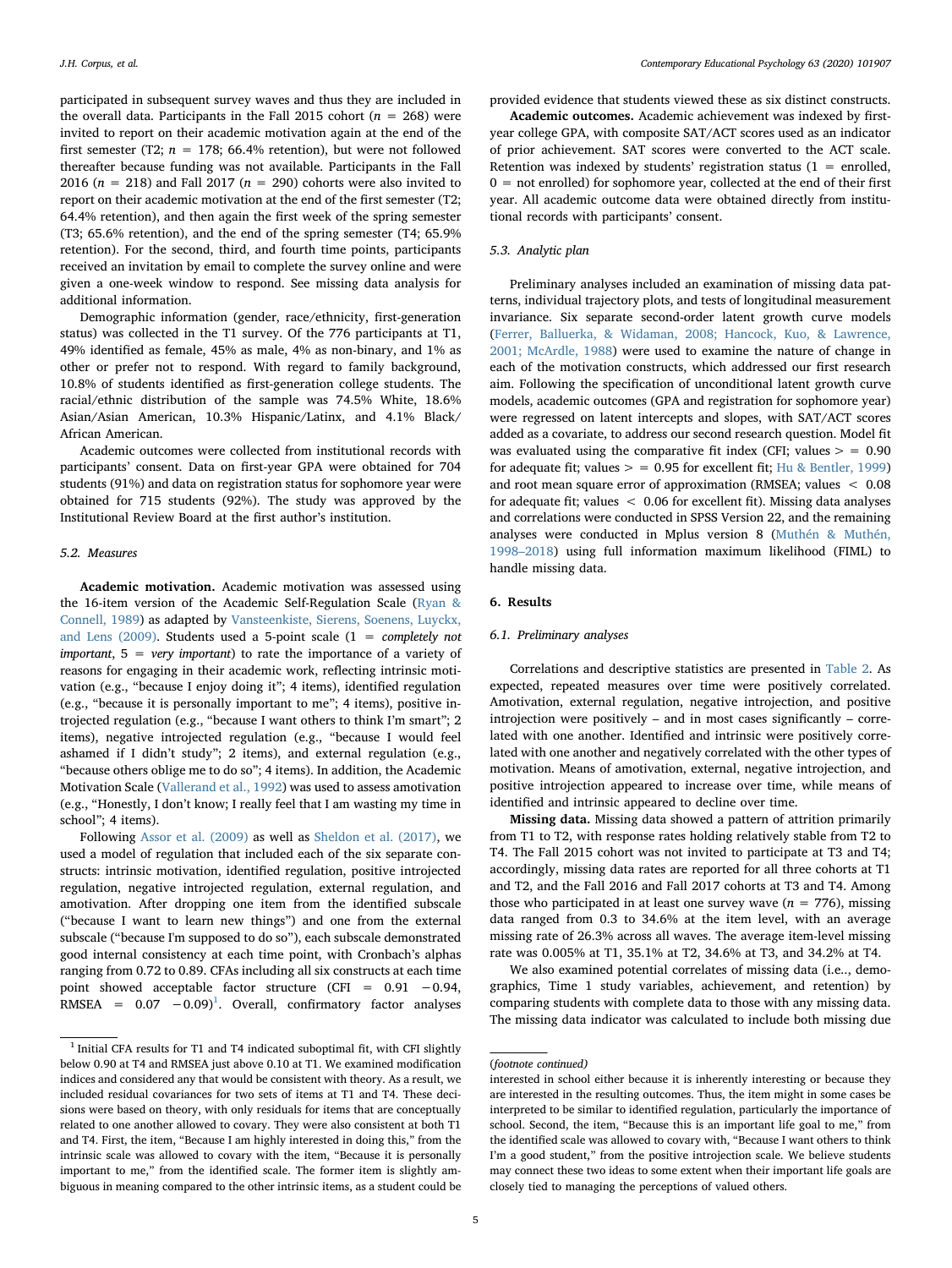<span id="page-5-0"></span>

| Correlations and descriptive statistics.<br>Table 2        |                 |                   |           |                  |                |                                                               |                            |              |                                                                                                                                |                                                |                     |                                                                           |                      |                                                                                                               |    |                                  |                                                                                                                                                                                                                   |                                    |                |                                      |                     |                      |                 |
|------------------------------------------------------------|-----------------|-------------------|-----------|------------------|----------------|---------------------------------------------------------------|----------------------------|--------------|--------------------------------------------------------------------------------------------------------------------------------|------------------------------------------------|---------------------|---------------------------------------------------------------------------|----------------------|---------------------------------------------------------------------------------------------------------------|----|----------------------------------|-------------------------------------------------------------------------------------------------------------------------------------------------------------------------------------------------------------------|------------------------------------|----------------|--------------------------------------|---------------------|----------------------|-----------------|
|                                                            | $\overline{ }$  | $\mathbf{\Omega}$ | 3         | 4                | LO.            | $\circ$                                                       | Z                          | ${}^{\circ}$ | G                                                                                                                              | $\overline{10}$                                | $\mathbf{1}$        | 12                                                                        | 13                   | $\overline{1}$                                                                                                | 15 | $\overline{17}$<br>$\frac{8}{1}$ | $\overline{18}$                                                                                                                                                                                                   | $\overline{1}$                     | $\overline{c}$ | $\overline{z}$                       | 22                  | 23                   | $\overline{24}$ |
| L.T1_Amo                                                   |                 |                   |           |                  |                |                                                               |                            |              |                                                                                                                                |                                                |                     |                                                                           |                      |                                                                                                               |    |                                  |                                                                                                                                                                                                                   |                                    |                |                                      |                     |                      |                 |
| $2.72$ Amot                                                | $-1$            |                   |           |                  |                |                                                               |                            |              |                                                                                                                                |                                                |                     |                                                                           |                      |                                                                                                               |    |                                  |                                                                                                                                                                                                                   |                                    |                |                                      |                     |                      |                 |
| 3.T3_Amot                                                  | 0.52            | 0.73              |           |                  |                |                                                               |                            |              |                                                                                                                                |                                                |                     |                                                                           |                      |                                                                                                               |    |                                  |                                                                                                                                                                                                                   |                                    |                |                                      |                     |                      |                 |
| 4.T4_Amot                                                  | 6.44            | 0.60              | 0.70      |                  |                |                                                               |                            |              |                                                                                                                                |                                                |                     |                                                                           |                      |                                                                                                               |    |                                  |                                                                                                                                                                                                                   |                                    |                |                                      |                     |                      |                 |
| 5.T1 Ext                                                   | 0.35            | 0.17              | $^{0.23}$ | 0.17             |                |                                                               |                            |              |                                                                                                                                |                                                |                     |                                                                           |                      |                                                                                                               |    |                                  |                                                                                                                                                                                                                   |                                    |                |                                      |                     |                      |                 |
| 6.T2_Ext                                                   | 0.21            | $\overline{5}$    | 0.20      | 0.22             | 0.57           |                                                               |                            |              |                                                                                                                                |                                                |                     |                                                                           |                      |                                                                                                               |    |                                  |                                                                                                                                                                                                                   |                                    |                |                                      |                     |                      |                 |
| $7. T3 \, {\rm Ext}$                                       | 0.15            | 0.18              | 0.30      | 0.26             | 0.59           | 0.67                                                          |                            |              |                                                                                                                                |                                                |                     |                                                                           |                      |                                                                                                               |    |                                  |                                                                                                                                                                                                                   |                                    |                |                                      |                     |                      |                 |
| $8. T4$ Ext                                                | $\overline{11}$ | $0.07$<br>0.05    | 0.14      | 0.19             | 0.54           | 0.57                                                          | 5.71                       |              |                                                                                                                                |                                                |                     |                                                                           |                      |                                                                                                               |    |                                  |                                                                                                                                                                                                                   |                                    |                |                                      |                     |                      |                 |
| 9.T1_NJect                                                 | 0.18            |                   | 0.09      | 0.01             | 0.45           | 0.30                                                          | 0.36                       |              |                                                                                                                                |                                                |                     |                                                                           |                      |                                                                                                               |    |                                  |                                                                                                                                                                                                                   |                                    |                |                                      |                     |                      |                 |
| $10.72$ MJect                                              |                 | 0.13              | 0.06      | 0.01             | 0.23           | 0.41                                                          | 5.0                        | 0.25<br>0.25 | 0.50                                                                                                                           |                                                |                     |                                                                           |                      |                                                                                                               |    |                                  |                                                                                                                                                                                                                   |                                    |                |                                      |                     |                      |                 |
| 11.T3_NJect                                                | 0.03            | 0.03              | 0.07      | 0.01             | 0.36           | 0.32                                                          | 0.46                       | 0.37         | 0.54                                                                                                                           | 0.58                                           |                     |                                                                           |                      |                                                                                                               |    |                                  |                                                                                                                                                                                                                   |                                    |                |                                      |                     |                      |                 |
| $12. T4$ <sub>-</sub> NJect                                | 0.03            | 0.04              | 0.11      |                  | 0.28           | 0.28                                                          | 0.37                       | 0.43         | 50.50                                                                                                                          |                                                | 0.58                |                                                                           |                      |                                                                                                               |    |                                  |                                                                                                                                                                                                                   |                                    |                |                                      |                     |                      |                 |
| 13.T1_PJect                                                | 0.15            | 0.06              | 0.06      | 0.12             | 0.35           | 0.32                                                          | 0.32                       | 23.57720     | 0.46                                                                                                                           | $0.54$<br>0.35                                 | 0.35                | 0.34                                                                      |                      |                                                                                                               |    |                                  |                                                                                                                                                                                                                   |                                    |                |                                      |                     |                      |                 |
| 14.T2_PJect                                                |                 | 0.08              | 0.03      | $0.02$<br>$0.00$ | 0.28           | 0.40                                                          | 0.35                       |              | 0.28                                                                                                                           | $0.47$<br>0.30                                 | 0.39                | 0.31                                                                      | 57                   |                                                                                                               |    |                                  |                                                                                                                                                                                                                   |                                    |                |                                      |                     |                      |                 |
| 15.T3_PJect                                                | 0.01            | 0.00              | 0.05      |                  | 0.33           | $0.32$<br>$0.32$<br>$0.5$<br>$0.5$<br>$0.3$<br>$0.5$<br>$0.5$ | $0.43$<br>$0.39$           |              |                                                                                                                                |                                                |                     | 0.37                                                                      |                      | 0.69                                                                                                          |    |                                  |                                                                                                                                                                                                                   |                                    |                |                                      |                     |                      |                 |
| $16. T4_PJect$                                             | 0.00            | 0.01              | 0.05      | $-0.01$          | 0.26           |                                                               |                            |              |                                                                                                                                |                                                |                     |                                                                           |                      |                                                                                                               |    |                                  |                                                                                                                                                                                                                   |                                    |                |                                      |                     |                      |                 |
| 17.T1_Iden                                                 |                 | $-0.21$           |           | $-0.31$          | $-0.03$        |                                                               |                            |              |                                                                                                                                |                                                |                     |                                                                           |                      |                                                                                                               |    | 0.13                             |                                                                                                                                                                                                                   |                                    |                |                                      |                     |                      |                 |
| 18.T2 Iden                                                 |                 | $-0.45$           |           | $-0.44$          | $-0.07$        |                                                               | 9<br>9<br>9<br>9<br>9<br>9 |              |                                                                                                                                |                                                |                     |                                                                           |                      |                                                                                                               |    |                                  | 0.57                                                                                                                                                                                                              |                                    |                |                                      |                     |                      |                 |
| 19.T3_Iden                                                 |                 | $-0.43$           |           | $-0.42$          | $-0.13$        |                                                               |                            |              |                                                                                                                                | $0.33$<br>$0.58$<br>$0.58$<br>$0.08$<br>$0.02$ | 277327288888        | <b>50</b><br>0.00 0.14 7 50<br>0.00 0.00 0.00 9.95<br>0.00 0.00 0.00 9.95 |                      | 5.5 3.5 3 3 3 5 5 6 6 9 6 7 7 8 9 6 7 7 8 9 6 7 7 8 9 6 7 7 8 9 6 7 7 8 9 6 7 7 8 9 6 7 7 8 9 7 7 7 8 9 7 7 7 |    | 0.13                             | 0.64<br>8<br>8<br>9<br>9<br>9<br>9<br>9<br>9<br>9<br>9<br>9<br>9<br>9<br>9<br>9<br>9<br>9<br>9<br>9<br>1<br>9<br>1<br>1<br>1<br>1<br>1<br>1<br>1<br>1<br>1<br>1<br>1<br>1<br>1<br>1<br>1<br>1<br>1<br>1<br>1<br>1 |                                    |                |                                      |                     |                      |                 |
| 20.T4_Iden                                                 | $-0.28$         | $-0.40$           |           | $-0.48$          | $-0.10$        | 0.12                                                          | $-0.09$                    | 0.00         |                                                                                                                                |                                                |                     |                                                                           |                      |                                                                                                               |    |                                  |                                                                                                                                                                                                                   | 0.67                               |                |                                      |                     |                      |                 |
| $21.T1$ Intr                                               | $-0.25$         | $-0.18$           | 0.20      | $-0.14$          | $\frac{11}{9}$ | 0.10                                                          | $-0.09$                    | 288          |                                                                                                                                |                                                |                     |                                                                           |                      |                                                                                                               |    |                                  | 5388<br>00000                                                                                                                                                                                                     | 0.41                               | 0.34           |                                      |                     |                      |                 |
| $22.T2$ Intr                                               | $-0.28$         | $-0.38$           | 0.36      | $-0.33$          | $\frac{11}{9}$ | 0.03                                                          | $-0.05$                    |              |                                                                                                                                | 0.03                                           |                     |                                                                           |                      |                                                                                                               |    |                                  |                                                                                                                                                                                                                   |                                    |                |                                      |                     |                      |                 |
| 23.T3_Intr                                                 | $-0.22$         | $-0.34$           | $-0.41$   | $-0.35$          | $-0.10$        | 0.07                                                          | $-0.05$                    |              |                                                                                                                                | $-0.06$                                        |                     |                                                                           |                      |                                                                                                               |    |                                  |                                                                                                                                                                                                                   |                                    |                |                                      |                     |                      |                 |
| 24.T4_Intr                                                 | 0.26            | $-0.38$           | 0.37      | $-0.41$          | 0.16           | 0.19                                                          | $\frac{15}{9}$             | $-0.08$      |                                                                                                                                | $-0.11$                                        | 0.04                |                                                                           |                      | 0.02                                                                                                          |    | 0.08                             |                                                                                                                                                                                                                   |                                    |                |                                      | 0.73<br>0.65<br>505 | $\overline{5}$       |                 |
| Z                                                          | 771             | 505               | 333       | 335              | 774            | 505                                                           | 333                        | 335          |                                                                                                                                |                                                | 330                 |                                                                           |                      | 497                                                                                                           |    |                                  |                                                                                                                                                                                                                   |                                    |                |                                      |                     |                      |                 |
| Σ                                                          | 1.37            | 1.69              | 1.63      | 1.62             | 2.14           | 2.28                                                          | 2.20                       | 2.23<br>0.98 |                                                                                                                                | 502<br>3.28<br>1.12                            | 3.17                | 3.19                                                                      | 2.52<br>1.01<br>0.75 | 2.73<br>1.14                                                                                                  |    | 331<br>2.70<br>1.06              | $0.43$<br>505 4.85<br>$0.35$<br>$774$<br>$6.74$<br>$0.75$                                                                                                                                                         | <b>5523</b><br><b>5523</b><br>5523 | 0.488880       | 53<br>535<br>774<br>538<br>782<br>53 | 3.55<br>0.90        | $33.3808$<br>$0.870$ | $33.54$ 6.88    |
| S.D.                                                       | 0.57            | 0.88              | 77        | 0.79             | 0.93           | $\tilde{\mathbf{c}}$                                          | 0.96                       |              |                                                                                                                                |                                                | $\frac{0.81}{0.81}$ | $1.07$<br>$0.31$                                                          |                      |                                                                                                               |    |                                  |                                                                                                                                                                                                                   |                                    |                |                                      |                     |                      |                 |
| ರ                                                          | 0.80            | 0.89              | 0.87      | 0.88             | 0.80           | 0.85                                                          | 0.85                       | 0.86         |                                                                                                                                | 0.80                                           |                     |                                                                           |                      | 0.85                                                                                                          |    | 0.83                             | 0.82                                                                                                                                                                                                              | 0.81                               | 0.84           |                                      | 0.86                |                      |                 |
| Note. Bolded correlation coefficients are significant at p |                 |                   |           |                  |                | $< .05$ . Amot =                                              |                            |              | Amotivation; Ext = External; Nject = Negative Introjection; Pject = Positive Introjection; Iden = Identified; Intr = Intrinsic |                                                |                     |                                                                           |                      |                                                                                                               |    |                                  |                                                                                                                                                                                                                   |                                    |                |                                      |                     |                      |                 |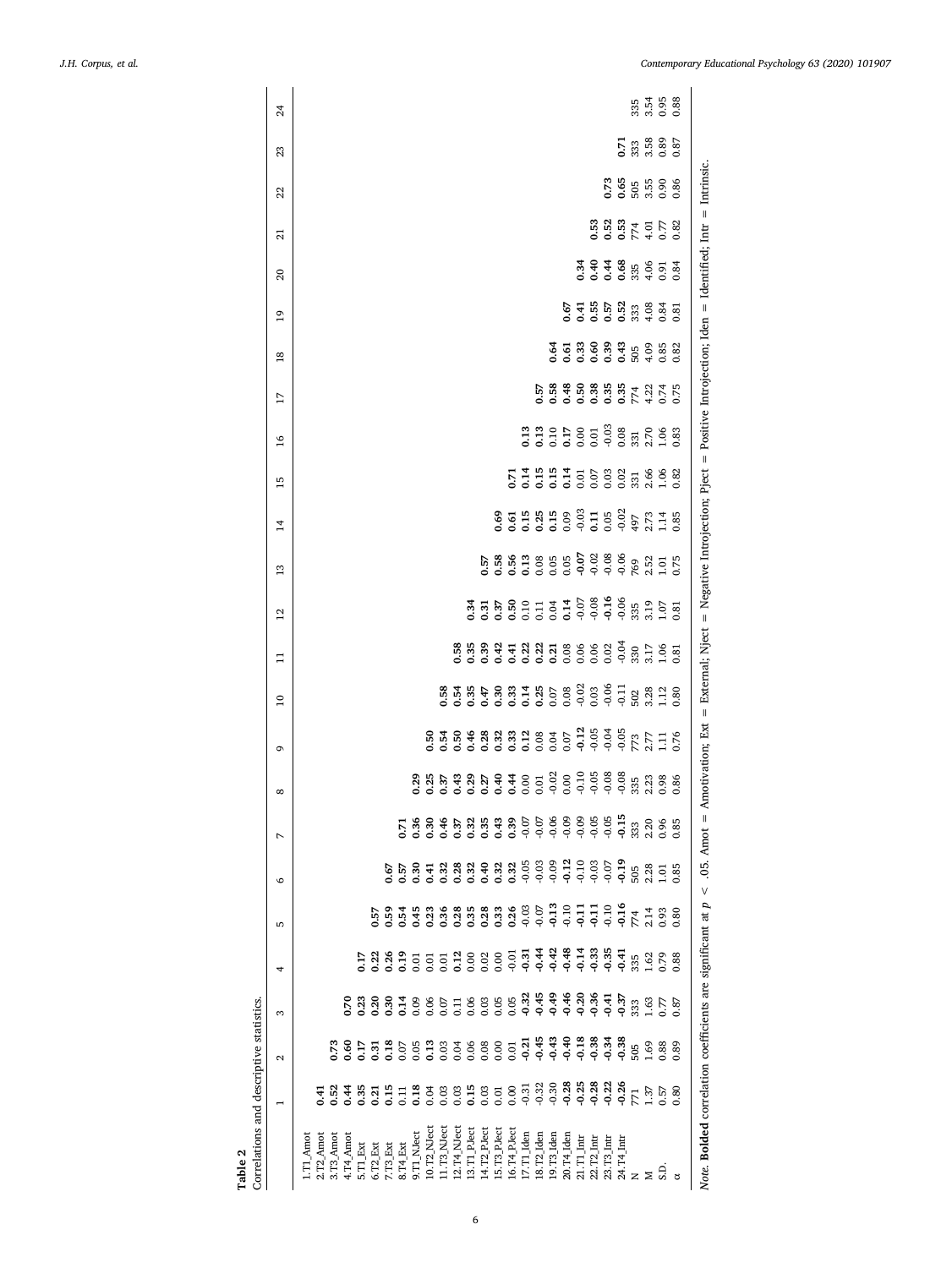to non-response and missing due to not being invited (i.e., the Fall 2015 cohort for waves 3 and 4). A multiple analysis of variance (MANOVA) comparing motivation types at Time 1 for those with complete data vs. those with any missing data was not significant, Wilks' λ (6, 761) = 0.996,  $p = .761$ ,  $\eta^2 = 0.004$ , indicating that survey item missingness was not associated with initial levels of the study variables. A chi square analysis examining missing data by racial/ethnic group (person of color vs. not a person of color),  $\chi^2$  (1) = 0.99, p = .32, was not significant. However, a chi square analysis examining gender (female, male, or other),  $\chi^2$  (3) = 7.09, p = .03 was significant and indicated that women were the least likely to have missing data. Further, a t-test examining prior achievement (ACT/SAT scores) and cumulative GPA at the end of the year comparing those with missing  $(M_{ACT\,SAT} = 31.07, M_{GPA} = 2.91)$  vs. complete data ( $M_{ACT\,SAT} = 31.54$ ,  $M_{GPA}$  = 3.18) was significant, Wilks'  $\lambda$  (2, 701) = 0.970, p < .001,  $\eta^2$  = 0.03. This suggested that lower-performing students were more likely to have missing data. Further, a chi square analysis examining missing data by retention status indicated that students who did not enroll in classes the following year ( $n = 87$ ) were more likely to have missing data,  $\chi^2$  (1) = 13.35, p < .001.

To examine whether the Fall 2015 cohort's missing data at T3 and T4 may have led to biased estimates due to systematic differences across cohorts, we compared T1 (i.e. orientation) motivation and prior achievement (ACT/SAT) across the cohorts. The MANOVA was not significant, Wilks'  $\lambda$  (14, 1406) = 0.98, p = .444,  $\eta^2$  = 0.01, indicating that the cohorts appeared to be similar in terms of the study variables.

Overall, missing data analyses provided some evidence that the data were missing at random, with a substantial amount of missing being due to participants in the Fall 2015 cohort not being invited for certain waves (missing completely at random), and a further portion of missing data being at least partially accounted for by achievement differences. These indicators provided evidence supporting the assumptions for FIML estimation and increasing confidence that any bias in model estimates due to missing data would be minimal. Accordingly, we included gender, SAT/ACT scores, cumulative GPA, and retention status as auxiliary variables for missing data estimation in the unconditional latent growth curve models; gender was included as an auxiliary variable for missing data estimation in the conditional models.

Measurement invariance. To make inferences about change over time, it must first be established that each construct is being measured in the same way over time ([Widaman, Ferrer, & Conger, 2010;](#page-14-2) [Widaman & Reise, 1997](#page-14-2)). In this way, mean differences can be attributed to true change rather than measurement differences. To this end, we successively imposed configural, weak, strong, and strict invariance constraints across the four time points for the first-order common factor models (see [Table 3](#page-7-0)). In the configural models, the factor structure was the same over time. In the weak invariance models, factor loadings were constrained to be equal over time. Next, strong invariance models additionally constrained the item intercepts to be equal over time, and lastly the strict invariance models involved constraining the item residual variances to be equal over time. Model comparisons resulted in a change in CFI that was less than or equal to 0.01 between models ([Cheung & Rensvold, 2002;](#page-12-22) see [Table 3](#page-7-0)), supporting strict or partial strict measurement invariance for each of the six constructs.

#### 6.2. Unconditional latent growth models

To answer our first research question about the nature of change in the six types of motivation throughout the first year of college, we used second-order latent growth models. We compared no-growth, linear, and quadratic models for each construct, with additional exploration of a latent basis model when linear and quadratic models did not show adequate fit to the data ([Ram & Grimm, 2007\)](#page-13-26). Model selection was based on fit indices, with a change in CFI greater than 0.01 indicating significantly better fit ([Cheung & Rensvold, 2002\)](#page-12-22), and on significant vs. non-significant slope parameters. For example, when fit did not

significantly differ between the no-growth and linear models, but the linear slope was significant, we selected the linear model because of our interest in describing change patterns and examining differences in change patterns. Fit indices for the unconditional latent growth models are presented in [Table 4,](#page-7-1) and model parameters for the selected models are displayed in [Table](#page-8-0) 5.

Overall, linear or quadratic models were selected as best fitting the data for all but amotivation (see [Fig. 1](#page-8-1)), showing improved fit over the intercept-only models and/or slopes that were significantly different from 0. For amotivation, because all three models did not show acceptable fit when using FIML estimation, we additionally considered a latent basis model. Linear models were selected for the external and identified models. Quadratic models were deemed the best fit for the negative introjection, positive introjection, and intrinsic models. A latent-based model was selected for the amotivation model, with latent basis loadings of 0 for T1, 1 for T4, and freely estimated at T2 and T3. The latent basis model allowed us to examine non-linear change without being constrained to a quadratic trajectory (see [Ram & Grimm,](#page-13-26) [2007\)](#page-13-26). To address univariate and multivariate non-normality in the amotivation data, MLR estimation was adopted rather than FIML for the unconditional model.

Students reported high intrinsic and identified at T1 ( $>$  4 on a 5point scale) that declined slightly over time, with a slight increase in intrinsic between the final two time points. Positive and negative introjection showed a pattern of moderate initial levels (between 2.5 and 3 at T1) that increased from T1-T3, then leveled off and slightly decreased between the two final time points. External regulation started low (between 1.5 and 2) and very slightly increased over time, although it remained below 2 on the scale overall. Lastly, the overall slope for amotivation was 0.34, with latent basis loading estimates of 1.22 at T2 and 0.93 at T3. This indicates that amotivation began below a 1.5 on the scale, increased until T2, slightly decreased between T2 and T3, then appeared to level off, but overall remained rather low.

Confidence intervals around the intercepts indicated that initial levels of intrinsic (95% CI [4.34, 4.44]) and identified (95% CI [4.24, 4.34]) were significantly higher than initial levels of the other types of motivation, although they were not significantly different from one another. The intercept of positive introjection (95% CI [2.52, 2.66]) was significantly lower than the intercept of negative introjection (95% CI [2.69, 2.85]). Intercepts of both positive and negative introjection were significantly higher than intercepts of external regulation (95% CI [1.76, 1.88]) and amotivation (95% CI [1.43, 1.52]). Initial levels of external regulation were also significantly higher than those of amotivation.

The majority of intercepts and slopes showed significant variance, or between-person variation around the means, with the exception of the variances of the linear and quadratic slopes of negative introjection (see [Table 5\)](#page-8-0). It appeared, then, that some elements of the trajectories in negative introjection were relatively uniform in our sample compared to the other types of motivation.

### 6.3. Latent growth models predicting outcomes

Next, end-of-year GPA and college retention (registration for the following year) were added to the models as outcomes regressed on intercepts and slopes of the six constructs (see [Table 6\)](#page-9-0). Students' SAT/ ACT scores were included in the models as a control variable, predicting intercepts, slopes, and outcomes.

Models examining outcomes fit the data well overall (RMSEAs =  $0.03$  to  $0.04$ ; CFIs = 0.91 to 0.98), although the negative introjection model did not converge to an interpretable solution, likely due to low variation in the slope, and so will not be presented here. Overall, only the amotivation, identified, and intrinsic models significantly predicted the two outcomes. First, the amotivation intercept negatively predicted both GPA (β = -0.13, S.E. = 0.04,  $p < .001$ ) and retention (β = -0.24, S.E. = 0.07,  $p$  < .001, O.R. = 0.79), indicating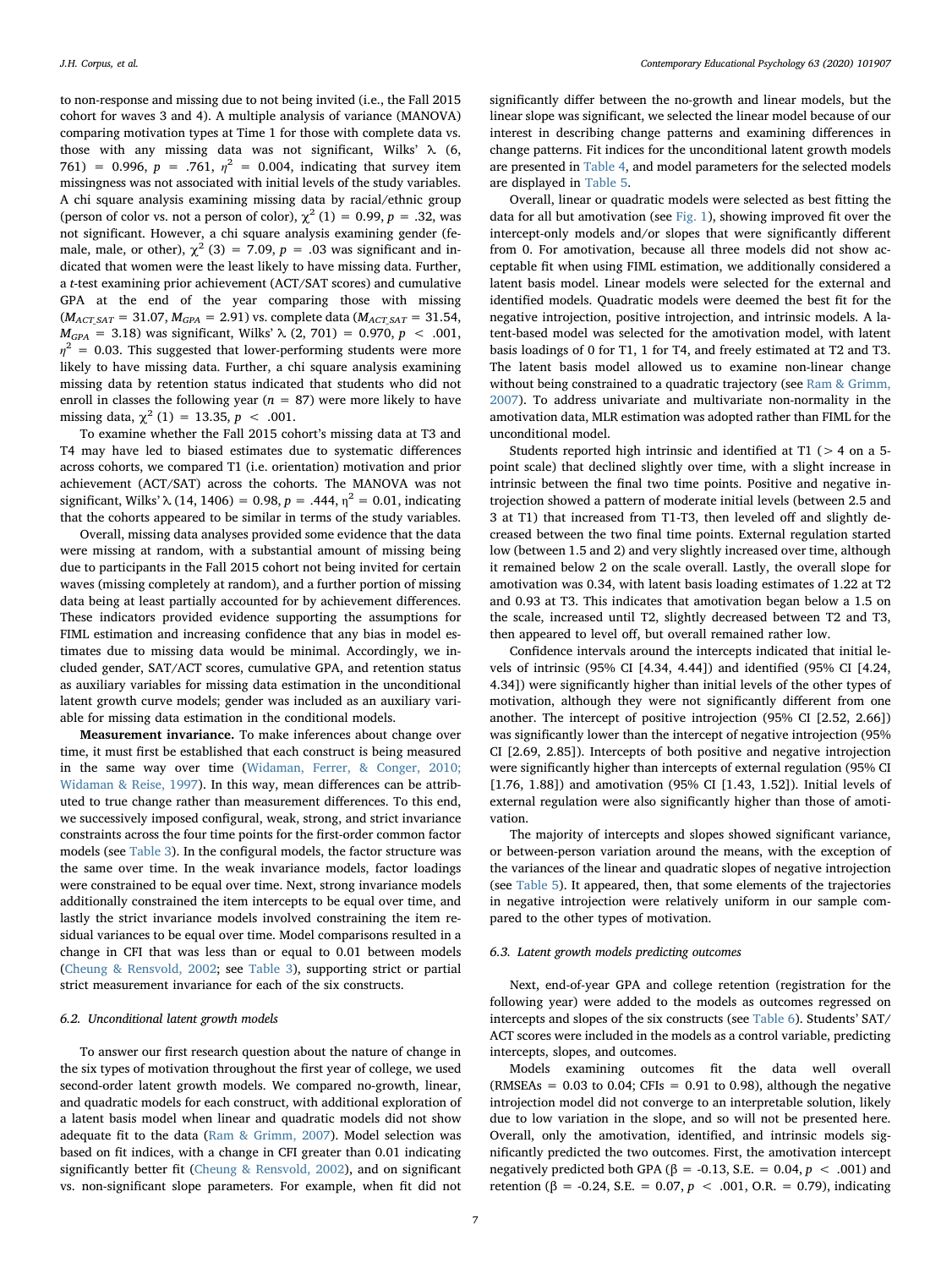# <span id="page-7-0"></span>Table 3

Measurement invariance.

| Amotivation           | ChiSq   | df  | <b>RMSEA</b> | CFI   | Delta CFI    | TLI   | <b>SRMR</b> |
|-----------------------|---------|-----|--------------|-------|--------------|-------|-------------|
| Configural            | 430.852 | 98  | 0.066        | 0.927 |              | 0.911 | 0.047       |
| Weak                  | 442.214 | 107 | 0.064        | 0.927 | 0.000        | 0.918 | 0.050       |
| Strong                | 459.461 | 116 | 0.062        | 0.925 | 0.002        | 0.922 | 0.050       |
| Strict                | 530.591 | 128 | 0.064        | 0.912 | 0.013        | 0.917 | 0.063       |
| <b>Strict partial</b> | 468.428 | 127 | 0.059        | 0.925 | 0.000        | 0.929 | 0.051       |
| External              |         |     |              |       |              |       |             |
| Configural            | 229.824 | 48  | 0.07         | 0.943 |              | 0.922 | 0.042       |
| Weak                  | 234.444 | 54  | 0.066        | 0.944 | $-0.001$     | 0.931 | 0.046       |
| Strong                | 247.866 | 60  | 0.064        | 0.942 | 0.002        | 0.936 | 0.046       |
| <b>Strict</b>         | 275.907 | 69  | 0.062        | 0.936 | 0.006        | 0.938 | 0.049       |
| Negative introjection |         |     |              |       |              |       |             |
| Configural            | 53.09   | 14  | 0.06         | 0.975 |              | 0.951 | 0.024       |
| Weak                  | 54.071  | 17  | 0.053        | 0.977 | $-0.002$     | 0.961 | 0.026       |
| Strong                | 60.682  | 20  | 0.051        | 0.974 | 0.003        | 0.964 | 0.028       |
| Strict                | 79.388  | 26  | 0.051        | 0.966 | 0.008        | 0.964 | 0.042       |
| Positive introjection |         |     |              |       |              |       |             |
| Configural            | 72.805  | 14  | 0.074        | 0.969 |              | 0.938 | 0.026       |
| Weak                  | 75.868  | 17  | 0.067        | 0.969 | $\mathbf{0}$ | 0.949 | 0.03        |
| Strong                | 76.447  | 20  | 0.06         | 0.97  | $-0.001$     | 0.959 | 0.031       |
| Strict                | 94.584  | 26  | 0.058        | 0.964 | 0.006        | 0.961 | 0.036       |
| Identified            |         |     |              |       |              |       |             |
| Configural            | 210.916 | 48  | 0.066        | 0.936 |              | 0.913 | 0.045       |
| Weak                  | 214.579 | 54  | 0.062        | 0.937 | $-0.001$     | 0.923 | 0.049       |
| Strong                | 222.877 | 60  | 0.059        | 0.937 | $\mathbf{0}$ | 0.93  | 0.051       |
| <b>Strict</b>         | 243.487 | 69  | 0.057        | 0.932 | 0.005        | 0.935 | 0.067       |
| Intrinsic             |         |     |              |       |              |       |             |
| Configural            | 419.888 | 98  | 0.065        | 0.928 |              | 0.912 | 0.051       |
| Weak                  | 437.508 | 107 | 0.063        | 0.926 | 0.002        | 0.917 | 0.064       |
| Strong                | 467.418 | 116 | 0.062        | 0.922 | 0.004        | 0.919 | 0.069       |
| Strict                | 498.668 | 128 | 0.061        | 0.917 | 0.005        | 0.923 | 0.086       |

Note: The selected models are presented in bold.

# <span id="page-7-1"></span>Table 4

Fit indices for unconditional latent growth models.

| Model                 | $\chi^2$                                      | df  | <b>RMSEA</b> | <b>CFI</b> | <b>TLI</b> | <b>SRMR</b> |
|-----------------------|-----------------------------------------------|-----|--------------|------------|------------|-------------|
| Amotivation           |                                               |     |              |            |            |             |
| Intercept Only        | 560.736                                       | 139 | 0.063        | 0.849      | 0.869      | 0.182       |
| Linear                | Did not converge to an interpretable solution |     |              |            |            |             |
| Linear a              | 516.158                                       | 138 | 0.059        | 0.864      | 0.882      | 0.183       |
| Quadratic             | 379.566                                       | 132 | 0.049        | 0.911      | 0.919      | 0.086       |
| <b>Latent Basis</b>   | 349.434                                       | 134 | 0.046        | 0.923      | 0.931      | 0.074       |
| External              |                                               |     |              |            |            |             |
| Intercept only        | 328.499                                       | 80  | 0.063        | 0.922      | 0.936      | 0.072       |
| Linear                | 314.026                                       | 77  | 0.063        | 0.925      | 0.936      | 0.064       |
| Ouadratic             | 297.016                                       | 73  | 0.063        | 0.930      | 0.936      | 0.060       |
| Negative Introjection |                                               |     |              |            |            |             |
| Intercept only        | 210.786                                       | 37  | 0.078        | 0.888      | 0.916      | 0.128       |
| Linear                | 143.165                                       | 34  | 0.064        | 0.930      | 0.942      | 0.077       |
| <b>Quadratic</b>      | 103.102                                       | 30  | 0.056        | 0.953      | 0.956      | 0.055       |
| Positive introjection |                                               |     |              |            |            |             |
| Intercept only        | 170.616                                       | 37  | 0.068        | 0.929      | 0.946      | 0.071       |
| Linear                | 143.652                                       | 34  | 0.064        | 0.942      | 0.952      | 0.066       |
| Ouadratic             | 122.464                                       | 30  | 0.063        | 0.951      | 0.954      | 0.051       |
| Identified            |                                               |     |              |            |            |             |
| Intercept only        | 327.111                                       | 80  | 0.063        | 0.903      | 0.920      | 0.152       |
| Linear                | 265.914                                       | 77  | 0.056        | 0.926      | 0.937      | 0.101       |
| Ouadratic             | Did not converge to an interpretable solution |     |              |            |            |             |
| Quadratic b           | 298.898                                       | 78  | 0.06         | 0.913      | 0.927      | 0.133       |
| Intrinsic             |                                               |     |              |            |            |             |
| Intercept only        | 807.233                                       | 139 | 0.079        | 0.850      | 0.871      | 0.206       |
| Linear                | 609.638                                       | 136 | 0.067        | 0.894      | 0.906      | 0.128       |
| Ouadratic             | 532.521                                       | 132 | 0.063        | 0.910      | 0.918      | 0.111       |

Note: For the Amotivation Linear a model, the variance of the linear slope and the covariance between the intercept and slope were fixed to 0. For the Identified Quadratic\_b model, the variances of the linear and quadratic slopes and the covariances among the slopes and intercept were fixed to 0. The selected models are presented in bold.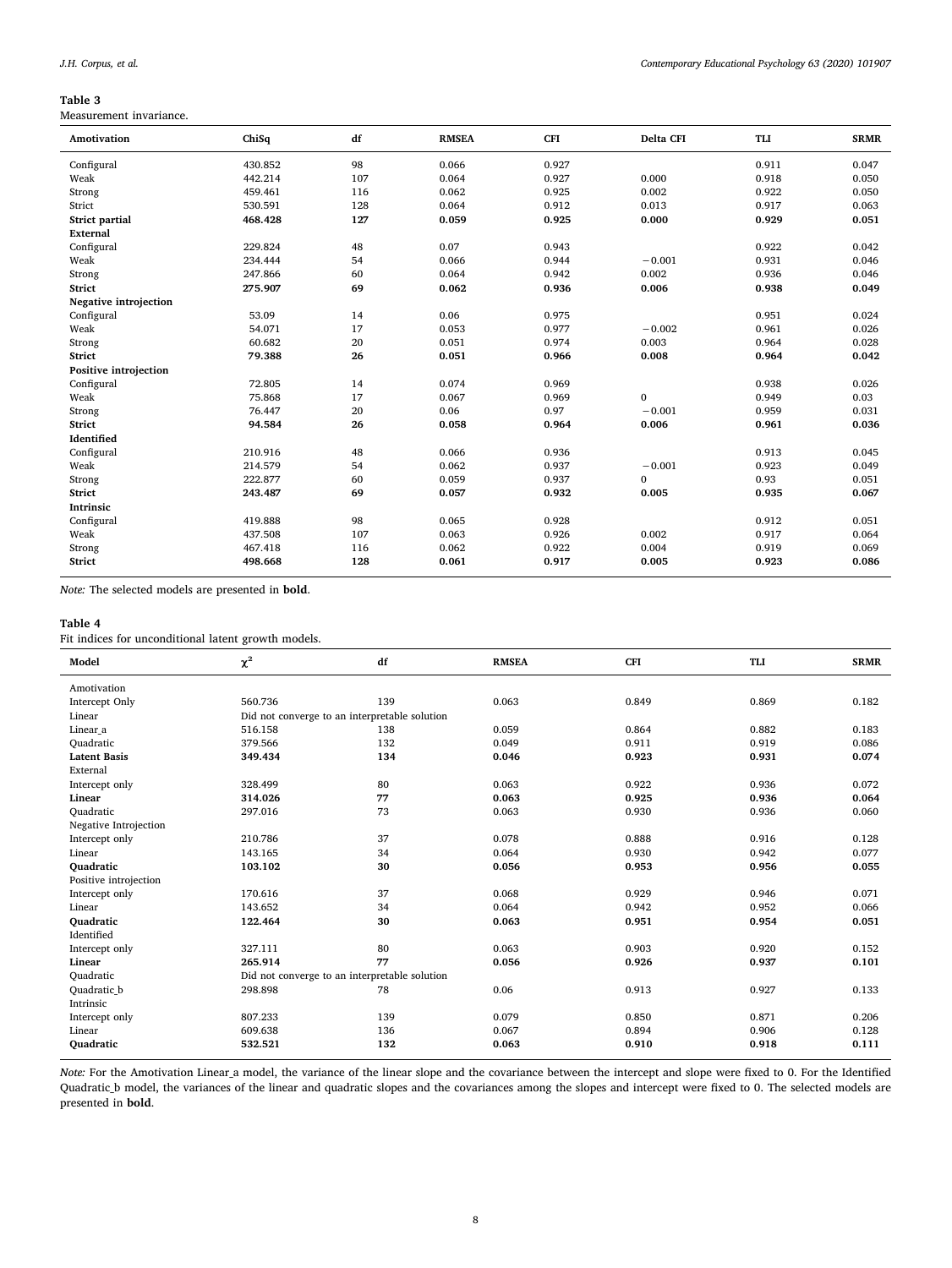# <span id="page-8-0"></span>Table 5

Parameters for selected models.

| Estimate                       | Intrinsic | Identified | Positive introjection | <b>Negative introjection</b> | External | Amotivation |
|--------------------------------|-----------|------------|-----------------------|------------------------------|----------|-------------|
| Intercept mean                 | 4.388     | 4.291      | 2.589                 | 2.771                        | 1.821    | 1.464       |
| <b>SE</b>                      | 0.024     | 0.026      | 0.037                 | 0.042                        | 0.031    | 0.026       |
| $\boldsymbol{p}$               | < 0.001   | < 0.001    | < 0.001               | < 0.001                      | < 0.001  | < 0.001     |
| Intercept variance             | 0.175     | 0.258      | 0.621                 | 0.700                        | 0.392    | 0.152       |
| <b>SE</b>                      | 0.019     | 0.025      | 0.063                 | 0.080                        | 0.035    | 0.047       |
| $\boldsymbol{p}$               | < 0.001   | < 0.001    | < 0.001               | < 0.001                      | < 0.001  | 0.001       |
| Linear/basis slope mean        | $-0.331$  | $-0.058$   | 0.187                 | 0.484                        | 0.033    | 0.337       |
| SE                             | 0.032     | 0.012      | 0.052                 | 0.058                        | 0.013    | 0.052       |
| $\boldsymbol{p}$               | < 0.001   | < 0.001    | < 0.001               | < 0.001                      | 0.013    | < 0.001     |
| Linear/basis slope variance    | 0.149     | 0.017      | 0.270                 | 0.132                        | 0.013    | 0.197       |
| SE                             | 0.039     | 0.005      | 0.123                 | 0.169                        | 0.006    | 0.063       |
| p                              | < 0.001   | 0.001      | 0.028                 | 0.435                        | 0.030    | 0.002       |
| Quadratic slope mean           | 0.076     |            | $-0.044$              | $-0.120$                     |          |             |
| SE                             | 0.010     |            | 0.017                 | 0.019                        |          |             |
| $\boldsymbol{p}$               | < 0.001   |            | 0.011                 | < 0.001                      |          |             |
| Quadratic slope variance       | 0.012     |            | 0.023                 | 0.008                        |          |             |
| SE                             | 0.004     |            | 0.013                 | 0.017                        |          |             |
| p                              | 0.003     |            | 0.070                 | 0.636                        |          |             |
| Intercept-linear covariance    | < 0.001   | 0.011      | 0.050                 | $-0.049$                     | < 0.001  | 0.121       |
| <b>SE</b>                      | 0.019     | 0.009      | 0.061                 | 0.082                        | 0.011    | 0.040       |
| p                              | 0.985     | 0.202      | 0.413                 | 0.555                        | 0.966    | 0.003       |
| Intercept-quadratic covariance | 0.001     |            | $-0.017$              | 0.007                        |          |             |
| SE                             | 0.006     |            | 0.018                 | 0.024                        |          |             |
| p                              | 0.813     |            | 0.348                 | 0.768                        |          |             |
| Linear-quadratic covariance    | $-0.040$  |            | $-0.076$              | $-0.033$                     |          |             |
| SE                             | 0.012     |            | 0.038                 | 0.053                        |          |             |
| $\boldsymbol{p}$               | 0.001     |            | 0.046                 | 0.532                        |          |             |

 $\sqrt{5}$ 

<span id="page-8-1"></span>

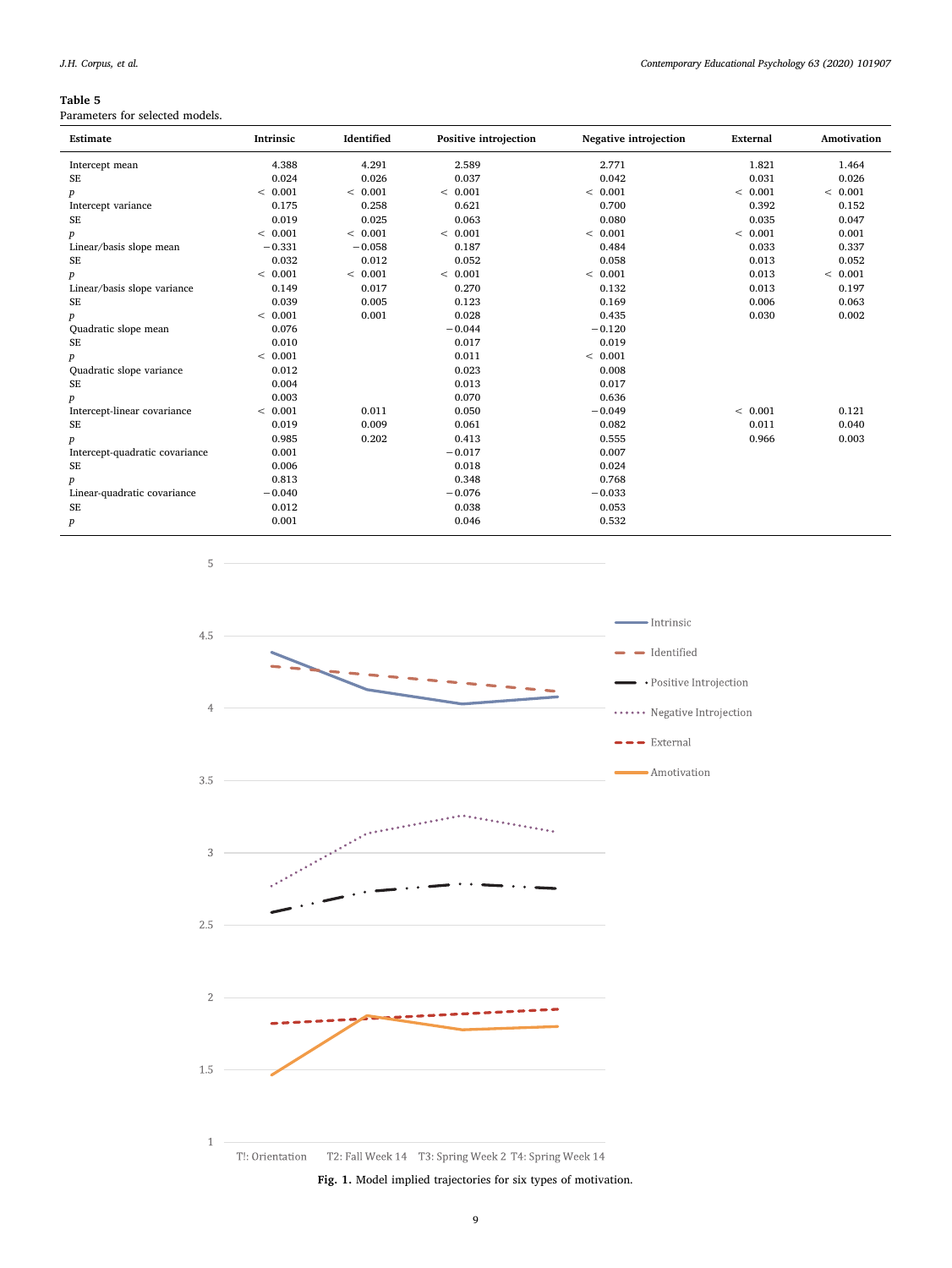#### <span id="page-9-0"></span>Table 6

Latent growth models predicting outcomes.

|                                                                                                    | <b>GPA</b>              |                         |                         | Reg for Soph               |                         |                         |              |       |       |
|----------------------------------------------------------------------------------------------------|-------------------------|-------------------------|-------------------------|----------------------------|-------------------------|-------------------------|--------------|-------|-------|
| Predictor                                                                                          | beta                    | <b>SE</b>               | $\boldsymbol{p}$        | beta                       | <b>SE</b>               | $\boldsymbol{p}$        | <b>RMSEA</b> | CFI   | TLI   |
| Amotivation intercept<br>Amotivation basis slope                                                   | $-0.129$<br>$-0.240$    | 0.036<br>0.051          | < 0.001<br>< 0.001      | $-0.240$<br>$-0.234$       | 0.064<br>0.094          | < 0.001<br>0.012        | 0.035        | 0.936 | 0.938 |
| External intercept<br>External linear slope                                                        | $-0.078$<br>$-0.191$    | 0.052<br>0.138          | 0.131<br>0.166          | $-0.122$<br>$-0.124$       | 0.073<br>0.208          | 0.095<br>0.553          | 0.027        | 0.952 | 0.953 |
| Pos. introjection intercept<br>Pos. introjection linear slope<br>Pos. introjection quadratic slope | 0.091<br>1.626<br>1.640 | 0.090<br>0.895<br>0.929 | 0.308<br>0.069<br>0.078 | $-0.028$<br>0.864<br>0.857 | 0.091<br>1.295<br>1.378 | 0.761<br>0.505<br>0.534 | 0.025        | 0.976 | 0.970 |
| Identified intercept<br>Identified linear slope                                                    | 0.161<br>0.319          | 0.045<br>0.078          | < 0.001<br>< 0.001      | 0.183<br>0.266             | 0.070<br>0.144          | 0.009<br>0.066          | 0.028        | 0.962 | 0.963 |
| Intrinsic intercept<br>Intrinsic linear slope<br>Intrinsic quadratic slope                         | 0.071<br>0.809<br>0.705 | 0.060<br>0.402<br>0.427 | 0.233<br>0.044<br>0.098 | 0.044<br>1.684<br>1.492    | 0.115<br>0.810<br>0.880 | 0.699<br>0.038<br>0.090 | 0.036        | 0.914 | 0.914 |

Note: Bolded are significant at  $p < .05$ .

that students with higher amotivation at the beginning of their first year were less likely to achieve high grades and remain enrolled. Odds ratios indicated that students with initial amotivation that was one standard deviation above the mean were approximately 21% less likely to remain enrolled than students at the mean for initial amotivation. Similarly, the slope for amotivation negatively predicted GPA ( $\beta$  = -0.24, S.E. = 0.05,  $p \lt 0.001$  and retention ( $\beta = -0.23$ , S.E. = 0.09,  $p = .013$ , O.R. = 0.79), indicating that greater increases in amotivation were associated with worse academic outcomes.

In the model for identified motivation, the identified intercept significantly predicted both GPA ( $\beta$  = 0.16, S.E. = 0.045,  $p < .001$ ) and retention (β = 0.18, S.E. = 0.07,  $p = .01$ , O.R. = 1.20). As expected, this indicates that students beginning college with identified regulation one standard deviation above the mean attained higher GPAs and were 20% more likely to enroll for classes the following year than students at the mean. The linear slope of identified regulation also significantly predicted GPA (β = 0.319, S.E. = 0.05,  $p$  < .001, O.R. = 1.38), controlling for the effect of the intercept, but did not significantly predict retention (β = 0.27, S.E. = 0.14,  $p = .07$ ). This indicates that students with more positive slopes in identified regulation showed higher GPA at the end of their first year, controlling for initial levels of identified regulation.

For intrinsic motivation, only the linear slope was associated with outcomes. The slope positively predicted both GPA (β =  $0.81$ , S.E. = 0.40,  $p = .04$ ) and retention ( $\beta = 1.68$ , S.E. = 0.81,  $p = .04$ , O.R. = 5.39), indicating that students with more positive trajectories of intrinsic motivation had higher GPA and were more than five times as likely to enroll for classes compared to peers at the average, regardless of their initial levels initial levels or quadratic slope.

# 7. Discussion

The first year of college is a time when new academic experiences shape students' beliefs about themselves, and academic decisions may have substantial consequences for life outcomes. The present study provided a holistic descriptive picture of motivational change during this period by considering how each type of motivation in the SDT continuum changes both in absolute terms and in comparison to the other types. Moreover, assessing motivation both at college entry and as it changes over time provided unique but complementary information on first-year students' motivational experiences, and how those experiences are associated with their academic achievement and decisions to remain enrolled in college. Results indicated that motivation changes in meaningful ways over the first year of college, with the six types of motivation showing distinct initial levels, patterns of development, and relations to academic functioning.

#### 7.1. Initial levels and patterns of motivational change

The levels of motivation students reported at college entry appeared to be adaptive according to theory. Initial levels of intrinsic motivation and identified regulation were quite high, especially compared to students' moderate endorsement of positive and negative introjected regulation and relatively low endorsement of external regulation. Levels of amotivation were the lowest of all motivation types reported, and near the very bottom of the scale. In other words, students entered college with high-quality motivation as posited by SDT. These findings are perhaps not surprising for students entering an institution known for a focus on intrinsic motivation and mastery-based approaches to learning.

Average patterns of change over time, however, appeared to be less adaptive according to theory. Indeed, the loss over time to autonomous motivation and the growth observed in controlled motivation and amotivation paint a rather pessimistic picture of motivational change over the first year of college. The loss of intrinsic motivation and identified regulation is consistent with the robust literature on motivational change among younger populations (e.g., [Gottfried,](#page-12-23) [Marcoulides, Gottfried, Oliver, & Guerin, 2007; Lepper et al., 2005\)](#page-12-23) and the limited work with collegiate samples (e.g., [Busse & Walter, 2013;](#page-12-9) [Hulleman, Godes, Hendricks, & Harackiewicz, 2010; Pan & Gauvain,](#page-12-9) [2012\)](#page-12-9). Notably this pattern of decline in the more autonomous types of motivation was observed in a context that explicitly values learning for the sake of learning (e.g., through the de-emphasis on letter grades; [Sheehy, 2013\)](#page-13-21). This raises the interesting question of whether the loss to autonomous motivation over the first year of college may be a developmental as much as a contextual phenomenon, or perhaps a function of developmental mismatch with the broad experience of transitioning to higher education (see [Eccles & Midgley, 1989; Seidman &](#page-12-24) [French, 2004\)](#page-12-24).

Considering the specific subtypes of autonomous motivation, identified regulation showed a gradual linear decline whereas intrinsic motivation evidenced a sharper drop-off followed by a partial recovery at the end of the first year. That identified regulation may be less subject to drastic change is consistent with conceptualizations of identity as being relatively stable once commitments are made, along with recent evidence that identity-related attainment value declines more gradually than other types of motivation during the first two years of college for engineering students [\(Robinson, Lee, et al., 2019](#page-13-2)) and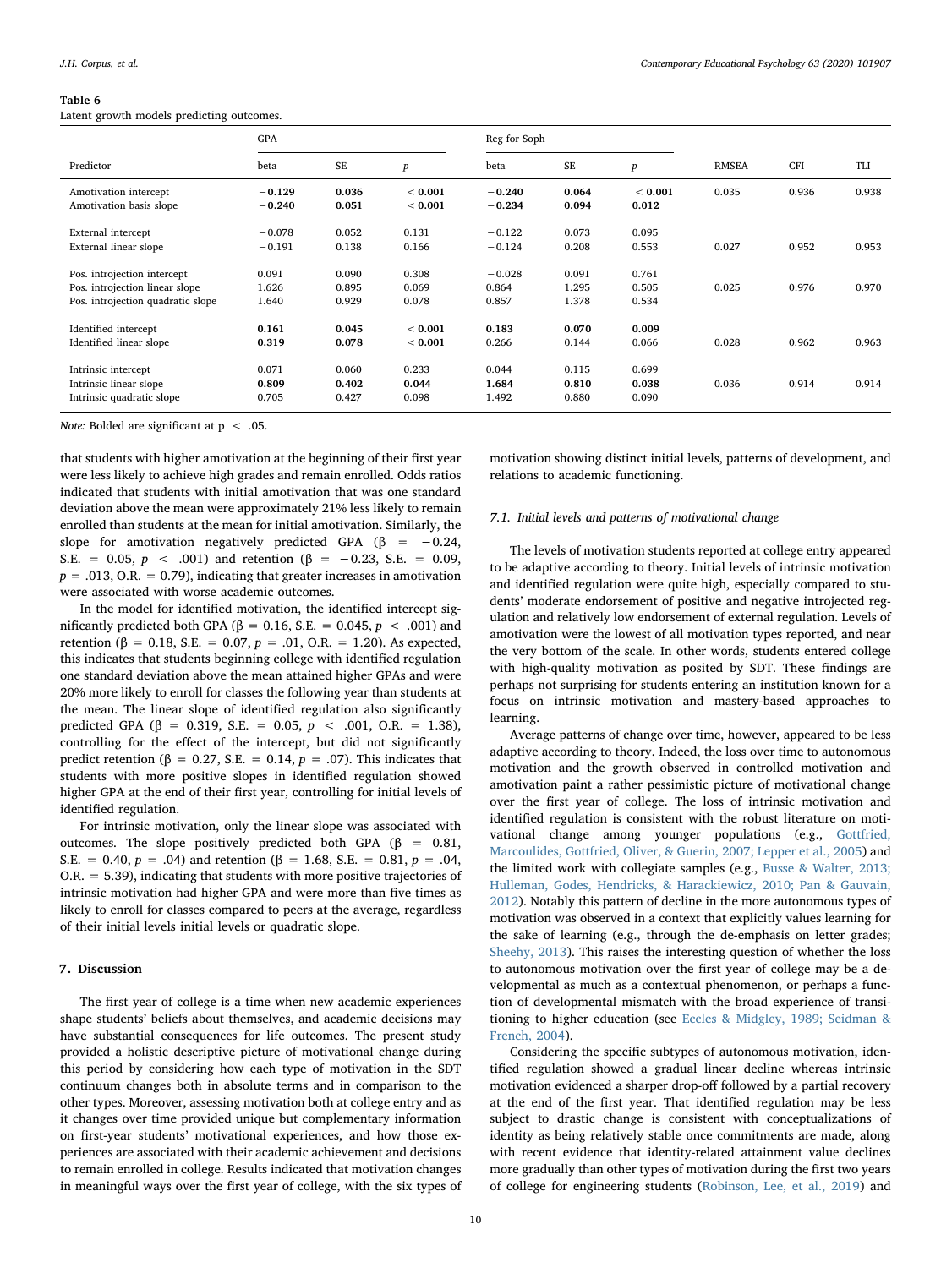remains stable throughout four years of college for the majority of science students ([Robinson, Perez, Nuttall, Roseth, & Linnenbrink-](#page-13-27)[Garcia, 2018\)](#page-13-27). Although the college years are characterized by identitybased exploration [\(Arnett & Tanner, 2006](#page-12-1)), perhaps students' overall sense that they are driven to engage in personally meaningful academic pursuits remains relatively stable (see [Eccles, 2009; Robinson et al.,](#page-12-25) [2018\)](#page-12-25).

The trajectory observed for intrinsic motivation echoes recent findings with STEM majors ([Young et al., 2018](#page-14-3)) and first-year business students ([Brahm et al., 2017\)](#page-12-10), further hinting at the importance of considering non-linear patterns of change. It may be that some students enter college with unrealistic expectations around the intrinsic pursuit of knowledge and then are confronted with deadlines, exams, and experiences that disrupt their sense of competence, which may temporarily compromise their feelings of interest and enjoyment. Future research is needed to establish whether the partial recovery for intrinsic motivation at T4 replicates, whether it continues into sophomore year (see [Kyndt et al., 2015\)](#page-13-10), and what personal or contextual factors might be facilitative of such recovery patterns. Of course, it is important to remember that overall levels of autonomous motivation remained quite high even at T3, and were substantially higher than any of the other more controlled types of motivation.

Students' reports of controlled motivation were at low to moderate levels when beginning college, but then increased over the first year of college. This pattern diverges from the declining levels of extrinsic motivation over time observed among younger populations (e.g., [Corpus et al., 2009; Leroy & Bressoux, 2016; Otis et al., 2005](#page-12-14)). Perhaps this is because authority figures generally become less compelling extrinsic forces of action over the primary and secondary years, but have a greater influence over the first year of college (see [Stage & Williams,](#page-13-28) [1990\)](#page-13-28). In addition, more internally regulated extrinsic motivators such as guilt and shame may increase in prominence at the collegiate level, as shown by the sharp rise in negative introjection observed in the present study. Perhaps the greater autonomy over daily living afforded by a collegiate environment brings with it a greater sense of responsibility for one's anticipated and actual failures. It is also possible that the rising trajectory of negative introjection may be specific to academic cultures of very high achieving students – an empirical question awaiting future research.

The trajectory for amotivation appeared to be non-linear in the present study, with students increasingly questioning the meaning of their academic work, especially over the first semester, with some recovery by the end of the first year. This pattern of growth in amotivation is interesting to consider within a sample simultaneously characterized by very high levels of autonomous motivation. Perhaps the curiosity-based engagement that exemplifies intrinsic motivation also leads to a broader questioning of the value and relevance of a liberal arts education itself. Although a pattern of growing amotivation over the first year of college has been observed in other samples ([Taylor](#page-13-12) [et al., 2014](#page-13-12)), it will be important to gather additional descriptive data on patterns of change from a broader range of populations.

Taken together, the trajectories observed in the present study contribute to our theoretical understanding of the complex, distinct patterns of change that are possible and perhaps typical over the first year of college. They also point to the value in considering each of the SDT motivation types separately rather than using composite indicators. The strongest case for this comes from the more controlled types of motivation, in that external regulation began at substantially lower levels than both positive and negative introjection and followed a linear rather than quadratic trajectory of growth. The two autonomous types of motivation also displayed distinct change trajectories, even while initial levels at the time of college entry were quite similar. Understanding the distinct developmental trajectories for each type of motivation may be particularly important for designing appropriately targeted pedagogical supports and interventions. For example, the present data could inform when best to intervene given a particular set of goals (e.g., preventing

the decline of intrinsic motivation, targeting identity-based motivation, minimizing negative introjection, etc.) or which motivation type(s) might optimally be targeted at particular points during the first year of college.

#### 7.2. Academic functioning

The present study advances the extant literature in that we examined initial levels of each motivation type alongside its change trajectory as predictors of academic functioning during the first year of college. Considering both initial levels and change trajectories simultaneously revealed the unique contribution of each for academic achievement and registration for sophomore year – a contribution to the literature on SDT.

As expected, the more autonomous types of motivation positively predicted academic functioning, consistent with the tenets of SDT ([Ryan & Deci, 2017](#page-13-29)) and the available empirical evidence (e.g., [Brunet](#page-12-11) [et al., 2015; Taylor et al., 2014\)](#page-12-11). When considering initial levels, however, only identified regulation predicted outcomes. Those students who began college with higher levels of identified regulation earned higher GPAs and were substantially more likely to persist, which is congruous with a small body of research showing that identity-based motivation may be a particularly powerful predictor of achievement outcomes (e.g., [Burton et al., 2006; Koestner & Losier, 2002\)](#page-12-18). At the same time, intrinsic motivation at college entry did not predict students' academic functioning while controlling for the effect of rates of change in intrinsic motivation. At first blush it might seem surprising that this quintessential type of autonomous motivation was not predictive given the substantial literature mapping initial or static levels of intrinsic motivation to achievement outcomes and college retention (e.g., [Brunet](#page-12-11) [et al., 2015; Meens et al., 2018; Taylor et al., 2014; Vallerand &](#page-12-11) [Bissonnette, 1992](#page-12-11)). This body of work, however, has not generally controlled for rates of change in intrinsic motivation when examining its impact (for exceptions, see [Gottfried et al., 2013; Leroy & Bressoux,](#page-12-12) [2016\)](#page-12-12), which underscores the importance of considering both intercepts and slopes simultaneously for gaining a more complete picture of how motivation may predict academic functioning.

When considering change trajectories, on the other hand, intrinsic motivation was arguably the most impactful force. The slope of intrinsic motivation predicted both GPA and retention such that students on a more positive trajectory were more than five times as likely to register for sophomore year compared to their peers at the average. The slope of identified regulation also predicted GPA, but did not predict retention. Taken together, these findings extend our understanding of the effects of motivational change to a collegiate population, echoing findings with younger students that growth in autonomous types of motivation can be powerful predictors of academic functioning ([Gottfried et al., 2013; Otis](#page-12-12) [et al., 2005](#page-12-12)) but adding important nuance by showing that it is initial levels of identified regulation and change trajectories of intrinsic motivation that are most impactful.

That the more controlled types of motivation (i.e., positive introjection, external regulation) did not predict academic functioning is relatively unsurprising given the numerous nonsignificant relations in the literature (e.g., [Koestner & Losier, 2002; Leroy & Bressoux, 2016;](#page-13-20) [Taylor et al., 2014](#page-13-20)). It is notable that there was no distinction between the effects of external regulation and the positive form of introjection, though we were unable to examine the impact of negative introjection. Because of this, it would be premature to conclude that controlled types of motivation do not predict functioning at the college level or that there is no distinction among the various types of controlled motivation. Future research should continue to examine the potential impact of both initial states and rates of change in the various types of controlled motivation, particularly with additional outcomes that go beyond the two measures of the present study. There may, for example, be costs to well-being as a result of negative introjection [\(Assor et al.,](#page-12-17) [2009\)](#page-12-17), which could be particularly important to investigate given the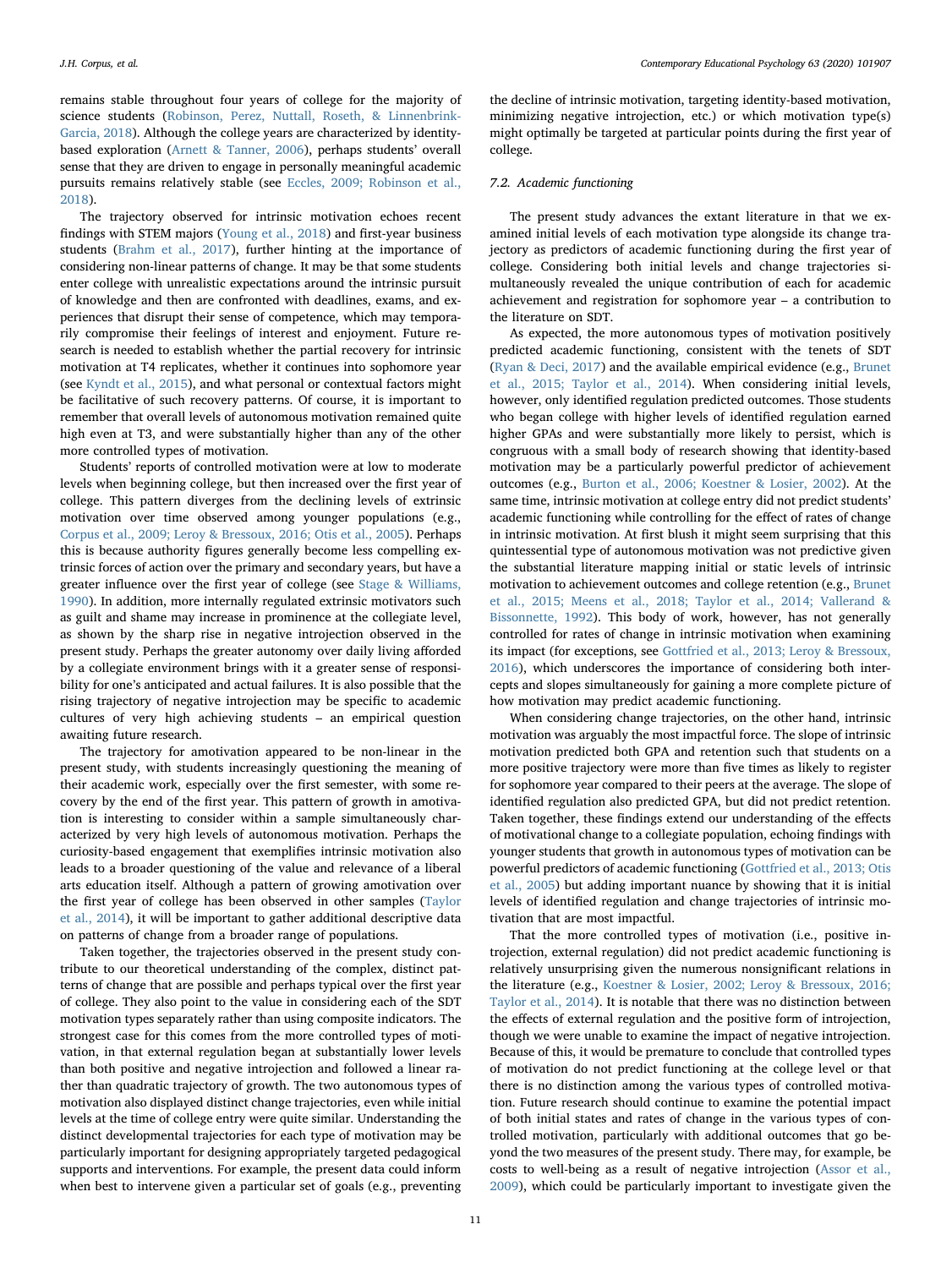J.H. Corpus, et al. *Contemporary Educational Psychology 63 (2020) 101907*

sharp increase in negative introjection over the first year of college that was observed. Exploring students' affective experiences during the first year of college could be especially illuminating.

In line with our hypotheses, both initial levels and rates of change in amotivation predicted the academic correlates. This aligns with previous work showing a link between amotivation and both poor achievement and college dropout (e.g., [Taylor et al., 2014; Vallerand &](#page-13-12) [Bissonnette, 1992\)](#page-13-12), and the powerful effect of amotivation trajectories on academic achievement among middle school students ([Leroy &](#page-13-19) [Bressoux, 2016](#page-13-19)). These findings add to the very few studies examining the impact of amotivation; indeed, those with college students have not simultaneously considered both initial levels and rates of change, and our findings show that each play a role in predicting outcomes, even when controlling for the other.

Although the descriptive data on motivation trajectories pointed to the value in examining each of the six distinct SDT motivation types, the findings related to academic outcomes paint a more complex picture. Intrinsic motivation versus identified regulation mapped on to academic functioning in somewhat distinct ways, but the relation to outcomes was similar for all types of controlled motivation, perhaps justifying a more global approach. Combining across motivation types to create autonomous and controlled composites or even creating a relative autonomy index (see [Sheldon et al., 2017\)](#page-13-14) may be appropriate depending on the focus of the inquiry. Because we examined only a limited set of outcomes, however, we would advocate for retaining the six SDT motivation types in subsequent research with additional outcomes before abandoning the more granular approach.

#### 7.3. Implications for practice

Modeling the predictive value of both initial levels (i.e., intercepts) and change trajectories (i.e., slopes) for each type of motivation may provide important information for motivational interventions. In the present study, academic functioning was predicted not only by levels of identified regulation and amotivation at college entry but also by changes in amotivation, identified regulation, and intrinsic motivation. It may be essential, therefore, to focus our supports both prior to college entry (particularly regarding amotivation and identified regulation) and throughout the first year (particularly regarding amotivation and intrinsic motivation) in order to promote academic achievement and college retention. Supporting students' transition beyond a week of orientation events is consistent with a broader movement in the field of higher education to adopt longer transition strategies (e.g., [Brooman &](#page-12-26) [Darwent, 2014](#page-12-26)), and may be essential for buffering against the decline of autonomous motivation.

There is a flourishing body of intervention research focusing on motivational variables in the field of educational psychology (for summaries see [Hulleman & Barron, 2016; Lazowski & Hulleman, 2016;](#page-12-27) Rosenzweig & Wigfi[eld, 2016; Walton & Brady, 2017\)](#page-12-27). [Walton and](#page-13-30) [Brady \(2017\)](#page-13-30), for example, describe a powerful set of intervention studies that effectively reduce belongingness uncertainty over the transition to college. Within the SDT tradition more specifically, there has been substantial development of intervention approaches focusing on building autonomous motivation and reducing amotivation, often by using autonomy-supportive instruction and emphasizing intrinsic goals (e.g., [Cheon & Reeve, 2015; Patall, Cooper, & Wynn, 2010; Su & Reeve,](#page-12-28) [2011; Vansteenkiste, Simons, Lens, Sheldon, & Deci, 2004\)](#page-12-28). Although much of this work focuses on relatively short-term change in laboratory contexts, Reeve and colleagues have developed an effective curriculum for teaching autonomy-supportive instructional practices in real-life educational contexts, often to teachers of physical education (e.g., [Cheon & Reeve, 2015; Reeve, Jang, Carrell, Jeon, & Barch, 2004; Su &](#page-12-28) [Reeve, 2011\)](#page-12-28). They have documented teacher enthusiasm for the curriculum, high implementation fidelity, and a significant impact on student engagement and motivation. But, to our knowledge, such programs have not yet been implemented and assessed in higher education

contexts. Before such programming can be developed and enacted, it is essential to understand the naturalistic pattern of change that can be leveraged or must be counteracted against. The fine-grained account of motivational change provided by the present study, then, is critical for developing interventions that are appropriately timed and targeted for first-year college students.

At a more local level, it could be quite useful for college faculty to know that autonomous motivation tends to decrease and controlled motivation tends to increase over the first year – and particularly the first semester – of college. Armed with this knowledge, faculty could consider how their particular course structure or pedagogical practices may impact motivational change. Faculty may be uniquely positioned to adapt their practices on a scale and during a timeframe that could have maximal impact. In addition to college-wide programming and targeted interventions, therefore, a clear descriptive account of finegrained motivational change may be actionable by individual faculty within particular courses, especially those that serve as gateways to the major. The present data suggest that practices to sustain intrinsic motivation may be particularly fruitful.

#### 7.4. Limitations and future directions

Data for the present study all came from one institution serving largely high achieving students who were attracted to a mastery-oriented collegiate learning environment. It is unclear whether these same trajectories would replicate in other populations and types of institutions, particularly those less marked by mastery-oriented approaches. At the same time, however, the patterns observed in the present study are consistent with the broader literature on motivation in higher education settings (e.g., [Busse & Walter, 2013; Pan & Gauvain,](#page-12-9) [2012; Robinson, Lee, et al., 2019; Taylor et al., 2014](#page-12-9)), which suggests that they are not entirely unique to this particular context. Moreover, the inclusion of three separate cohorts, the high initial response rate, and high retention rate across time points speak to the validity of the patterns observed. Nonetheless it will be important for future research to examine whether these same trajectories replicate in other institutions, particularly those serving a greater diversity of achievement levels.

The longitudinal and correlational nature of the present study provides an important descriptive account of average motivational change, variation around the average trajectory, and correlates of motivational change. However, it cannot indicate causality. Intervention research could speak more clearly to the causal effects of particular trajectories of motivation. Further, it is possible that the change patterns and particularly the non-linear trajectories identified are artifacts of measurement, especially given the difficulty of capturing an unbiased snapshot of a dynamic and situated construct. Although this concern cannot be completely eliminated, we assessed motivation at a more global level rather than in the context of a specific class or task. This more trait-like assessment is less subject to minute fluctuations. Further, our findings align with prior research on motivation constructs finding average patterns of declines in positive forms of motivation and increases in less desirable forms of motivation during college (e.g., [Kosovich et al.,](#page-13-3) [2017; Robinson, Lee, et al., 2019\)](#page-13-3). Again, however, the non-linear trajectories identified in the present study must be considered tentatively in light of the measurement error that comes from self-reported, longitudinal data, examining only four time points, and the less-thanexcellent, although adequate, model fit indices for some models.

Moving beyond a description of the shape of change, it would also be useful for future research to examine the predictors of various motivational trajectories, whether they be dispositional factors students bring with them to college (e.g., mindset, goal orientation, contingent self-worth) or aspects of how the collegiate environment is experienced (e.g., belongingness, feedback on academic work). Moreover, the significant variability around both initial levels and motivation trajectories for all the motivation types except negative introjection indicates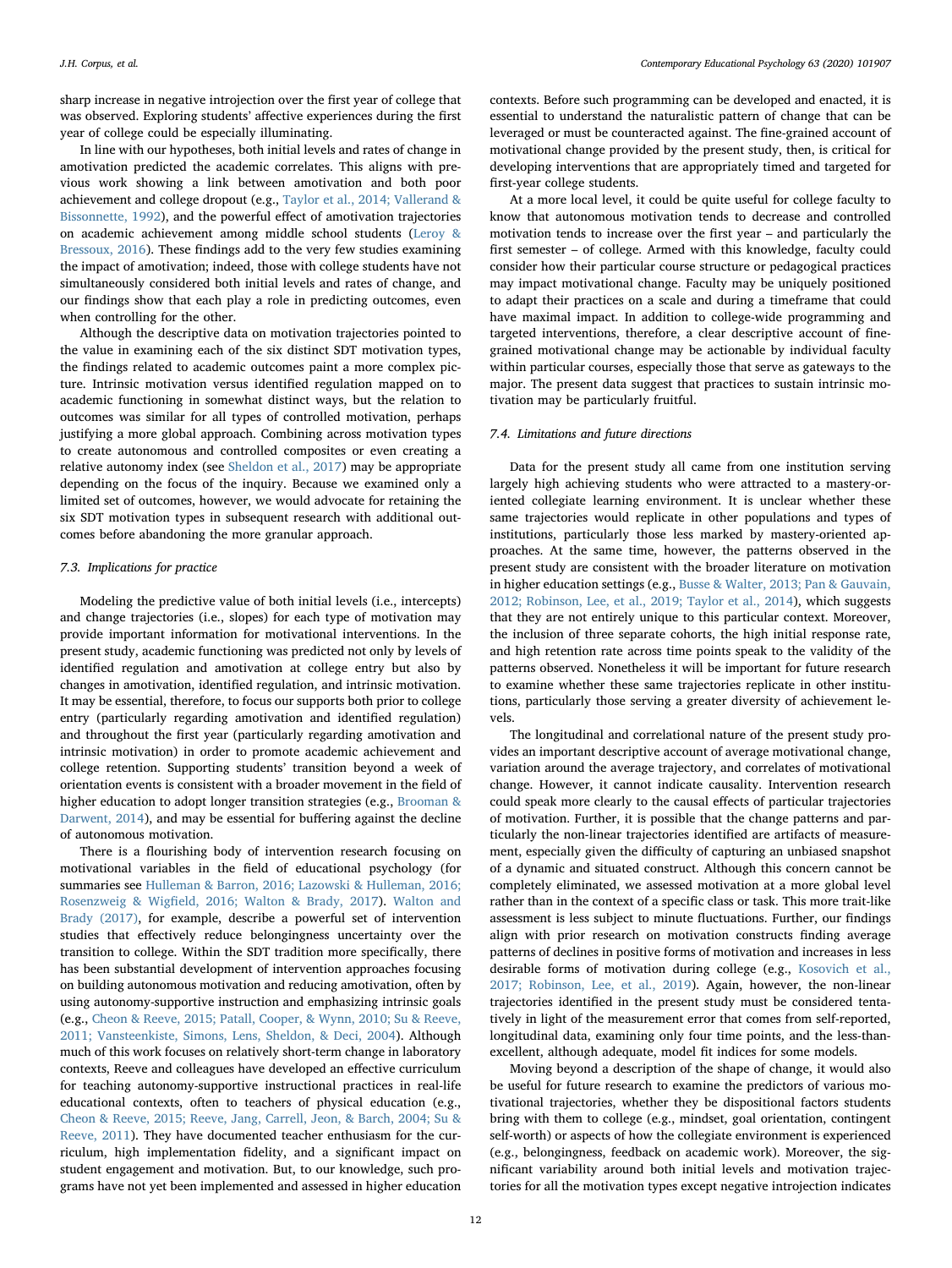that not everybody experiences change in the same way. Examining heterogeneity in trajectories and the consequences and predictors of such individual differences will be another important direction for future research (e.g., [Ratelle et al., 2004](#page-13-15)).

The present study examined each of the six SDT motivation types in separate models. This approach is valuable in that it allows for comparisons about trajectories and the absolute role of each motivation type in predicting outcomes. At the same time, at least some of the motivation types likely co-occur within individuals and/or differ in their salience to individuals over time. It could be illuminating to explore the effects of particular combinations of motives using a personcentered approach, which has been increasingly adopted in the SDT tradition in recent years (e.g., [Boiché & Stephan, 2014; Vansteenkiste](#page-12-29) [et al., 2009; Wang, Morin, Ryan, & Liu, 2016\)](#page-12-29). Considering changes to profile membership over more than two timepoints using latent transition analysis would be particularly fruitful in future work with larger samples than that of the present study (for an example with two timepoints, see [Gillet, Morin, & Reeve, 2017](#page-12-30)).

Finally, it would be interesting to consider an integrative model that tests all six motivation types jointly and examines the unique role of each type while controlling for others (e.g., [Leroy & Bressoux, 2016](#page-13-19)). For the purposes of the present study, we tested separate models because of the high correlation across some of the motivation types (such that the remaining variance would become less meaningful) and the more practical reality that variables do not actually control for one another within real individuals moving through real-life contexts. The separate models approach, moreover, forms the empirical foundation for making decisions regarding the integration or separation of constructs in future work. Because the two different strategies address distinct research goals, both should ultimately be pursued in a comprehensive understanding of motivational change over the first year of college.

# Declaration of Competing Interest

The authors declare that they have no known competing financial interests or personal relationships that could have appeared to influence the work reported in this paper.

# Acknowledgements

Funding for this research was provided by the Blair Wellensiek and Karl Peters Faculty Research Fund and a supplemental sabbatical grant from Reed College.

#### References

- <span id="page-12-5"></span>[Anderman, E. M., & Midgley, C. \(1997\). Changes in achievement goal orientations, per](http://refhub.elsevier.com/S0361-476X(20)30072-2/h0005)[ceived academic competence, and grades across the transition to middle level](http://refhub.elsevier.com/S0361-476X(20)30072-2/h0005) schools. [Contemporary Educational Psychology, 22](http://refhub.elsevier.com/S0361-476X(20)30072-2/h0005), 269–298.
- <span id="page-12-2"></span>[Arnett, J. J. \(2000\). Emerging adulthood: A theory of development from the late teens](http://refhub.elsevier.com/S0361-476X(20)30072-2/h0010) through the twenties. [American Psychologist, 55](http://refhub.elsevier.com/S0361-476X(20)30072-2/h0010), 469–480.
- <span id="page-12-1"></span>Arnett, J. H., & Tanner, J. L. (2006). [Emerging adults in America: Coming of age in the 21st](http://refhub.elsevier.com/S0361-476X(20)30072-2/h0015) century. [Washington, DC: American Psychological Association.](http://refhub.elsevier.com/S0361-476X(20)30072-2/h0015)
- <span id="page-12-17"></span>[Assor, A., Vansteenkiste, M., & Kaplan, A. \(2009\). Identi](http://refhub.elsevier.com/S0361-476X(20)30072-2/h0020)fied versus introjected approach [and introjected avoidance motivations in school and in sports: The limited bene](http://refhub.elsevier.com/S0361-476X(20)30072-2/h0020)fit of self-worth strivings. [Journal of Educational Psychology, 101](http://refhub.elsevier.com/S0361-476X(20)30072-2/h0020), 482–497.
- <span id="page-12-19"></span>[Baker, S. R. \(2003\). A prospective longitudinal investigation of social problem-solving](http://refhub.elsevier.com/S0361-476X(20)30072-2/h0025) [appraisals on adjustment to university, stress, health, and academic motivation and](http://refhub.elsevier.com/S0361-476X(20)30072-2/h0025) performance. [Personality and Individual Di](http://refhub.elsevier.com/S0361-476X(20)30072-2/h0025)fferences, 35, 569–591.
- <span id="page-12-13"></span>[Baker, S. R. \(2004\). Intrinsic, extrinsic, and amotivational orientations: Their role in](http://refhub.elsevier.com/S0361-476X(20)30072-2/h0030) [university adjustment, stress, well-being, and subsequent academic performance.](http://refhub.elsevier.com/S0361-476X(20)30072-2/h0030) [Current Psychology, 23](http://refhub.elsevier.com/S0361-476X(20)30072-2/h0030), 189–202.
- [Black, A. E., & Deci, E. L. \(2000\). The e](http://refhub.elsevier.com/S0361-476X(20)30072-2/h0035)ffects of instructors' autonomy support and students' [autonomous motivation on learning organic chemistry: A self-determination](http://refhub.elsevier.com/S0361-476X(20)30072-2/h0035) theory perspective. [Science Education, 84](http://refhub.elsevier.com/S0361-476X(20)30072-2/h0035), 740–756.
- <span id="page-12-29"></span>[Boiché, J., & Stephan, Y. \(2014\). Motivational pro](http://refhub.elsevier.com/S0361-476X(20)30072-2/h0040)files and achievement: A prospective [study testing potential mediators.](http://refhub.elsevier.com/S0361-476X(20)30072-2/h0040) Motivation and Emotion, 38, 79–92.
- <span id="page-12-6"></span>[Bong, M. \(2005\). Within-grade changes in Korean girls](http://refhub.elsevier.com/S0361-476X(20)30072-2/h0045)' motivation and perceptions of the [learning environment across domains and achievement levels.](http://refhub.elsevier.com/S0361-476X(20)30072-2/h0045) Journal of Educational [Psychology, 97](http://refhub.elsevier.com/S0361-476X(20)30072-2/h0045), 656–672.
- <span id="page-12-10"></span>[Brahm, T., Jenert, T., & Wagner, D. \(2017\). The crucial](http://refhub.elsevier.com/S0361-476X(20)30072-2/h0050) first year: A longitudinal study of students' [motivational development at a Swiss Business School.](http://refhub.elsevier.com/S0361-476X(20)30072-2/h0050) Higher Education, 73, 459–[478](http://refhub.elsevier.com/S0361-476X(20)30072-2/h0050).
- <span id="page-12-8"></span>[Broda, M., Yun, J., Schneider, B., Yeager, D. S., Walton, G. M., & Diemer, M. \(2018\).](http://refhub.elsevier.com/S0361-476X(20)30072-2/h0055) [Reducing inequality in academic success for incoming college students: A randomized](http://refhub.elsevier.com/S0361-476X(20)30072-2/h0055) [trial of growth mindset and belonging interventions.](http://refhub.elsevier.com/S0361-476X(20)30072-2/h0055) Journal of Research on [Educational E](http://refhub.elsevier.com/S0361-476X(20)30072-2/h0055)ffectiveness, 11, 317–338.
- <span id="page-12-26"></span>Brooman, [S., & Darwent, S. \(2014\). Measuring the beginning: A quantitative study of the](http://refhub.elsevier.com/S0361-476X(20)30072-2/h0060) [transition to higher education.](http://refhub.elsevier.com/S0361-476X(20)30072-2/h0060) Studies in Higher Education, 39, 1523–1541.
- <span id="page-12-11"></span>[Brunet, J., Gunnell, K. E., Gaundrewau, P., & Sabiston, C. M. \(2015\). An integrative](http://refhub.elsevier.com/S0361-476X(20)30072-2/h0065) [analytical framework for understanding the e](http://refhub.elsevier.com/S0361-476X(20)30072-2/h0065)ffects of autonomous and controlled motivation. [Personality and Individual Di](http://refhub.elsevier.com/S0361-476X(20)30072-2/h0065)fferences, 84, 2–15.
- <span id="page-12-18"></span>Burton, K. D., Lydon, J. E., D'[Alessandro, D. U., & Koestner, R. \(2006\). The di](http://refhub.elsevier.com/S0361-476X(20)30072-2/h0070)fferential effects of intrinsic and identifi[ed motivation on well-being and performance:](http://refhub.elsevier.com/S0361-476X(20)30072-2/h0070) [Prospective, experimental, and implicit approaches to self-determination theory.](http://refhub.elsevier.com/S0361-476X(20)30072-2/h0070) [Journal of Personality and Social Psychology, 91](http://refhub.elsevier.com/S0361-476X(20)30072-2/h0070), 750–762.
- <span id="page-12-9"></span>[Busse, V., & Walter, C. \(2013\). Foreign language learning motivation in higher education:](http://refhub.elsevier.com/S0361-476X(20)30072-2/h0075) [A longitudinal study of motivational changes and their causes.](http://refhub.elsevier.com/S0361-476X(20)30072-2/h0075) The Modern Language [Journal, 97](http://refhub.elsevier.com/S0361-476X(20)30072-2/h0075), 435–456.
- <span id="page-12-28"></span>[Cheon, S. H., & Reeve, J. \(2015\). A classroom-based intervention to help teachers de](http://refhub.elsevier.com/S0361-476X(20)30072-2/h0080)crease students' amotivation. [Contemporary Educational Psychology, 40](http://refhub.elsevier.com/S0361-476X(20)30072-2/h0080), 99–111.
- <span id="page-12-22"></span>Cheung, G. W., & Rensvold, R. B. (2002). Evaluating goodness-of-fit indexes for testing measurement invariance. Structural Equation Modeling, 9, 233–255. [https://doi.org/](https://doi.org/10.1207/S15328007SEM0902_5) [10.1207/S15328007SEM0902\\_5.](https://doi.org/10.1207/S15328007SEM0902_5)
- <span id="page-12-3"></span>[Christie, H., Munro, M., & Fisher, T. \(2004\). Leaving university early: Exploring the](http://refhub.elsevier.com/S0361-476X(20)30072-2/h0090) diff[erences between continuing and non-continuing students.](http://refhub.elsevier.com/S0361-476X(20)30072-2/h0090) Studies in Higher [Education, 29](http://refhub.elsevier.com/S0361-476X(20)30072-2/h0090), 617–636.
- <span id="page-12-0"></span>[Conley, C. S., Kirsch, A. C., Dickson, D. A., & Bryant, F. B. \(2014\). Negotiating the](http://refhub.elsevier.com/S0361-476X(20)30072-2/h0095) [transition to college: Developmental trajectories and gender di](http://refhub.elsevier.com/S0361-476X(20)30072-2/h0095)fferences in psychological functioning, cognitive-aff[ective strategies, and social well-being.](http://refhub.elsevier.com/S0361-476X(20)30072-2/h0095) Emerging [Adulthood, 2](http://refhub.elsevier.com/S0361-476X(20)30072-2/h0095), 195–210.
- <span id="page-12-14"></span>[Corpus, J. H., McClintic-Gilbert, M. S., & Hayenga, A. O. \(2009\). Within-year changes in](http://refhub.elsevier.com/S0361-476X(20)30072-2/h0100) children'[s intrinsic and extrinsic motivational orientations: Contextual predictors and](http://refhub.elsevier.com/S0361-476X(20)30072-2/h0100) academic outcomes. [Contemporary Educational Psychology, 34](http://refhub.elsevier.com/S0361-476X(20)30072-2/h0100), 154–166.
- <span id="page-12-7"></span>[Dai, T., & Cromley, J. G. \(2014\). Changes in implicit theories of ability in biology and](http://refhub.elsevier.com/S0361-476X(20)30072-2/h0105) [dropout from STEM majors: A latent growth curve approach.](http://refhub.elsevier.com/S0361-476X(20)30072-2/h0105) Contemporary Educational [Psychology, 39](http://refhub.elsevier.com/S0361-476X(20)30072-2/h0105), 233–247.
- <span id="page-12-25"></span>Eccles, J. (2009). Who am I and what am I going to do with my life? Personal and collective identities as motivators of action. Educational Psychologist, 44, 78–79. [https://](https://doi.org/10.1080/00461520902832368) [doi.org/10.1080/00461520902832368](https://doi.org/10.1080/00461520902832368).
- <span id="page-12-24"></span>[Eccles, J. S., & Midgley, C. \(1989\). Stage-environment](http://refhub.elsevier.com/S0361-476X(20)30072-2/h0115) fit: Developmentally appropriate [classrooms for young adolescents. In R. E. Ames, & C. Ames \(Eds.\).](http://refhub.elsevier.com/S0361-476X(20)30072-2/h0115) Research on motivation in education (pp. 139–[186\). New York: Academic Press.](http://refhub.elsevier.com/S0361-476X(20)30072-2/h0115)
- <span id="page-12-15"></span>[Fazey, D., & Fazey, J. \(1998\). Perspectives on motivation: The implications for e](http://refhub.elsevier.com/S0361-476X(20)30072-2/h0120)ffective [learning in higher education. In S. Brown, S. Armstrong, & G. Thompson \(Eds.\).](http://refhub.elsevier.com/S0361-476X(20)30072-2/h0120) Motivating students (pp. 59–72). London: SEDA: Staff [and Educational Development](http://refhub.elsevier.com/S0361-476X(20)30072-2/h0120) [Series](http://refhub.elsevier.com/S0361-476X(20)30072-2/h0120).
- <span id="page-12-20"></span>[Ferrer, E., Balluerka, N., & Widaman, K. F. \(2008\). Factorial invariance and the speci](http://refhub.elsevier.com/S0361-476X(20)30072-2/h0125)fi[cation of second-order latent growth models.](http://refhub.elsevier.com/S0361-476X(20)30072-2/h0125) Methodology: European Journal of [Research Methods for the Behavioral and Social Sciences, 4](http://refhub.elsevier.com/S0361-476X(20)30072-2/h0125), 22–36.
- [Flanigan, A. E., Peteranetz, M. S., Shell, D. F., & Soh, L.-K. \(2017\). Implicit intelligence](http://refhub.elsevier.com/S0361-476X(20)30072-2/h0130) [beliefs of computer science students: Exploring change across the semester.](http://refhub.elsevier.com/S0361-476X(20)30072-2/h0130) [Contemporary Educational Psychology, 48](http://refhub.elsevier.com/S0361-476X(20)30072-2/h0130), 179–196.
- [Gall, T. L., Evans, D. R., & Bellerose, S. \(2000\). Transition to](http://refhub.elsevier.com/S0361-476X(20)30072-2/h0135) first-year university: Patterns [of change in adjustment across life domains and time.](http://refhub.elsevier.com/S0361-476X(20)30072-2/h0135) Journal of Social and Clinical [Psychology, 19](http://refhub.elsevier.com/S0361-476X(20)30072-2/h0135), 544–567.
- <span id="page-12-30"></span>[Gillet, N., Morin, A. J. S., & Reeve, J. \(2017\). Stability, change, and implications of](http://refhub.elsevier.com/S0361-476X(20)30072-2/h0140) students' motivational profi[les. A latent transition analysis.](http://refhub.elsevier.com/S0361-476X(20)30072-2/h0140) Contemporary Educational [Psychology, 51](http://refhub.elsevier.com/S0361-476X(20)30072-2/h0140), 222–239.
- <span id="page-12-16"></span>[Gillet, N., Vallerand, R. J., & Lafreniere, M. K. \(2012\). Intrinsic and extrinsic school](http://refhub.elsevier.com/S0361-476X(20)30072-2/h0145) [motivation as a function of age: The mediating role of autonomy support.](http://refhub.elsevier.com/S0361-476X(20)30072-2/h0145) Social [Psychology of Education, 15](http://refhub.elsevier.com/S0361-476X(20)30072-2/h0145), 77–95.
- [Gottfried, A. E., Fleming, J. S., & Gottfried, A. W. \(2001\). Continuity of academic intrinsic](http://refhub.elsevier.com/S0361-476X(20)30072-2/h0150) [motivation from childhood through late adolescence: A longitudinal study.](http://refhub.elsevier.com/S0361-476X(20)30072-2/h0150) Journal of [Educational Psychology, 93](http://refhub.elsevier.com/S0361-476X(20)30072-2/h0150), 3–13.
- <span id="page-12-12"></span>[Gottfried, A. E., Marcoulides, G. A., Gottfried, A. W., & Oliver, P. \(2013\). Longitudinal](http://refhub.elsevier.com/S0361-476X(20)30072-2/h0155) [pathways from math intrinsic motivation and achievement to math course accom](http://refhub.elsevier.com/S0361-476X(20)30072-2/h0155)[plishments and educational attainment.](http://refhub.elsevier.com/S0361-476X(20)30072-2/h0155) Journal of Research on Educational Eff[ectiveness, 6](http://refhub.elsevier.com/S0361-476X(20)30072-2/h0155), 68–92.
- <span id="page-12-23"></span>Gottfried, [A. E., Marcoulides, G. A., Gottfried, A. W., Oliver, P., & Guerin, D. \(2007\).](http://refhub.elsevier.com/S0361-476X(20)30072-2/h0160) [Multivariate latent change modeling of developmental decline in academic intrinsic](http://refhub.elsevier.com/S0361-476X(20)30072-2/h0160) [mathematics motivation and achievement: Childhood through adolescence.](http://refhub.elsevier.com/S0361-476X(20)30072-2/h0160) [International Journal of Behavioral Development, 31](http://refhub.elsevier.com/S0361-476X(20)30072-2/h0160), 317–327.
- [Guay, F., Ratelle, C. F., Roy, A., & Litalien, D. \(2010\). Academic self-concept, autonomous](http://refhub.elsevier.com/S0361-476X(20)30072-2/h0165) [academic motivation, and achievement: Mediating and additive e](http://refhub.elsevier.com/S0361-476X(20)30072-2/h0165)ffects. Learning and [Individual Di](http://refhub.elsevier.com/S0361-476X(20)30072-2/h0165)fferences, 20, 644–653.
- <span id="page-12-4"></span>Guiff[rida, D. A., Lynch, M. F., Wall, A. F., & Abel, D. S. \(2013\). Do reasons for attending](http://refhub.elsevier.com/S0361-476X(20)30072-2/h0170) college aff[ect academic outcomes? A test of a motivational model from a Self-](http://refhub.elsevier.com/S0361-476X(20)30072-2/h0170)Determination Theory perspective. [Journal of College Student Development, 54](http://refhub.elsevier.com/S0361-476X(20)30072-2/h0170)(2), 121–[139](http://refhub.elsevier.com/S0361-476X(20)30072-2/h0170).
- [Hancock, G. R., Kuo, W. L., & Lawrence, F. R. \(2001\). An illustration of second-order](http://refhub.elsevier.com/S0361-476X(20)30072-2/h0175) latent growth models. [Structural Equation Modeling, 8](http://refhub.elsevier.com/S0361-476X(20)30072-2/h0175), 470–489.
- <span id="page-12-21"></span>Hu, L. T., & Bentler, P. M. (1999). Cutoff criteria for fit indexes in covariance structure analysis: Conventional criteria versus new alternatives. Structural Equation Modeling, 6, 1–55. [https://doi.org/10.1080/10705519909540118.](https://doi.org/10.1080/10705519909540118)
- <span id="page-12-27"></span>[Hulleman, C. S., & Barron, K. E. \(2016\). Motivation interventions in education: Bridging](http://refhub.elsevier.com/S0361-476X(20)30072-2/h0185)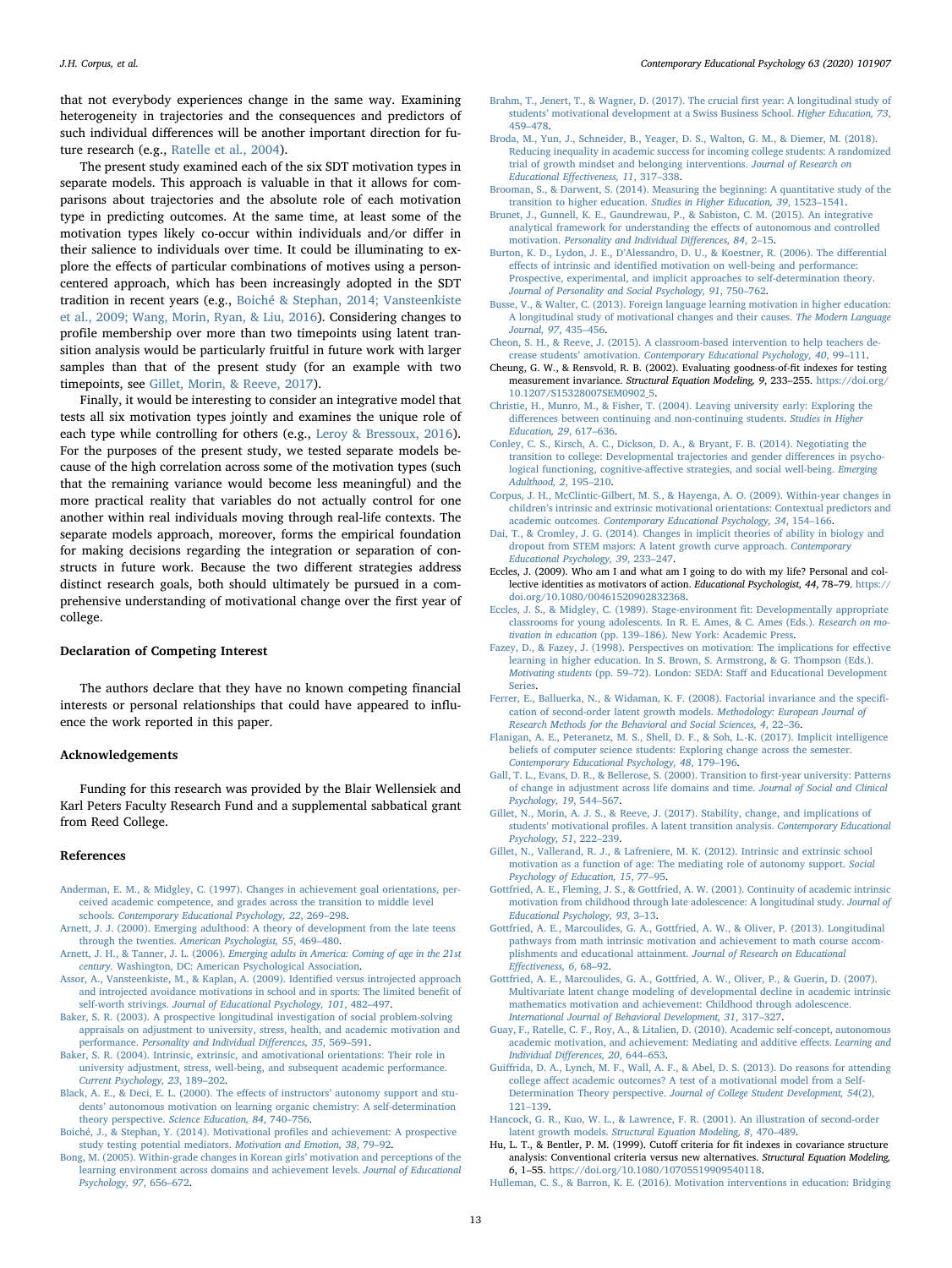J.H. Corpus, et al. *Contemporary Educational Psychology 63 (2020) 101907*

[theory, research, and practice. In E. Anderman, & L. Corno \(Eds.\).](http://refhub.elsevier.com/S0361-476X(20)30072-2/h0185) Handbook of educational psychology (pp. 160–[171\). \(3rd ed.\). New York, NY: Taylor & Francis.](http://refhub.elsevier.com/S0361-476X(20)30072-2/h0185)

- [Hulleman, C. S., Godes, O., Hendricks, B. L., & Harackiewicz, J. M. \(2010\). Enhancing](http://refhub.elsevier.com/S0361-476X(20)30072-2/h0190) [interest and performance with a utility value intervention.](http://refhub.elsevier.com/S0361-476X(20)30072-2/h0190) Journal of Educational [Psychology, 102](http://refhub.elsevier.com/S0361-476X(20)30072-2/h0190), 880–893.
- <span id="page-13-5"></span>[Kaplan, A., & Patrick, H. \(2016\). Learning environments and motivation. In K. Wentzel, &](http://refhub.elsevier.com/S0361-476X(20)30072-2/h0195) D. Miele (Eds.). [Handbook of motivation at school](http://refhub.elsevier.com/S0361-476X(20)30072-2/h0195) (pp. 251–274). (2nd ed.). New York: [Routlege](http://refhub.elsevier.com/S0361-476X(20)30072-2/h0195).
- <span id="page-13-20"></span>[Koestner, R., & Losier, G. F. \(2002\). Distinguishing three ways of being internally moti](http://refhub.elsevier.com/S0361-476X(20)30072-2/h0200)[vated: A closer look at introjection, identi](http://refhub.elsevier.com/S0361-476X(20)30072-2/h0200)fication, and intrinsic motivation. In E. L. Deci, & R. M. Ryan (Eds.). [Handbook of self-determination research](http://refhub.elsevier.com/S0361-476X(20)30072-2/h0200) (pp. 101–121). [Rochester, NY: The University of Rochester Press](http://refhub.elsevier.com/S0361-476X(20)30072-2/h0200).
- <span id="page-13-3"></span>[Kosovich, J. J., Flake, C. S., & Hulleman, C. S. \(2017\). Short-term motivation trajectories:](http://refhub.elsevier.com/S0361-476X(20)30072-2/h0205) [A parallel process model of expectancy-value.](http://refhub.elsevier.com/S0361-476X(20)30072-2/h0205) Contemporary Educational Psychology, 49[, 130](http://refhub.elsevier.com/S0361-476X(20)30072-2/h0205)–139.
- <span id="page-13-11"></span>[Kowalski, P. \(2007\). Changes in students](http://refhub.elsevier.com/S0361-476X(20)30072-2/h0210)' motivation to learn during the first year of college. [Psychological Reports, 101](http://refhub.elsevier.com/S0361-476X(20)30072-2/h0210), 79–89.
- Kroger, J. (2004). [Identity in adolescence: The balance between self and other](http://refhub.elsevier.com/S0361-476X(20)30072-2/h0215) (3rd ed.). New [York: Routledge](http://refhub.elsevier.com/S0361-476X(20)30072-2/h0215).
- <span id="page-13-10"></span>[Kyndt, E., Coertjens, L., van Daal, T., Donche, V., Gijbels, D., & van Petegem, P. \(2015\).](http://refhub.elsevier.com/S0361-476X(20)30072-2/h0220) The development of students' [motivation in the transition from secondary to higher](http://refhub.elsevier.com/S0361-476X(20)30072-2/h0220) [education: A longitudinal study.](http://refhub.elsevier.com/S0361-476X(20)30072-2/h0220) Learning and Individual Differences, 39, 114–123.
- [Larose, S., Ratelle, C. F., Guay, F., Senécal, C., & Harvey, M. \(2006\). Trajectories of sci](http://refhub.elsevier.com/S0361-476X(20)30072-2/h0225)ence self-effi[cacy beliefs during the college transition and academic and vocational](http://refhub.elsevier.com/S0361-476X(20)30072-2/h0225) [adjustment in science and technology programs.](http://refhub.elsevier.com/S0361-476X(20)30072-2/h0225) Educational Research and Evaluation, 12[, 373](http://refhub.elsevier.com/S0361-476X(20)30072-2/h0225)–393.
- [Lazowski, R. A., & Hulleman, C. S. \(2016\). Motivation interventions in education: A meta](http://refhub.elsevier.com/S0361-476X(20)30072-2/h0230)analytic review. [Review of Educational Research, 86](http://refhub.elsevier.com/S0361-476X(20)30072-2/h0230), 602–640.
- [Lepper, M. R., Corpus, J. H., & Iyengar, S. S. \(2005\). Intrinsic and extrinsic motivational](http://refhub.elsevier.com/S0361-476X(20)30072-2/h0235) [orientation in the classroom: Age di](http://refhub.elsevier.com/S0361-476X(20)30072-2/h0235)fferences and academic correlates. Journal of [Educational Psychology, 97](http://refhub.elsevier.com/S0361-476X(20)30072-2/h0235), 184–196.

<span id="page-13-19"></span>[Leroy, N., & Bressoux, P. \(2016\). Does amotivation matter more than motivation in](http://refhub.elsevier.com/S0361-476X(20)30072-2/h0240) [predicting mathematics learning gains? A longitudinal study of sixth-grade students](http://refhub.elsevier.com/S0361-476X(20)30072-2/h0240) in France. [Contemporary Educational Psychology, 44](http://refhub.elsevier.com/S0361-476X(20)30072-2/h0240)–45, 41–53.

[McArdle, J. J. \(1988\). Dynamic but structural equation modeling of repeated measures](http://refhub.elsevier.com/S0361-476X(20)30072-2/h0245) [data. In J. R. Nesselroade, & R. B. Cattell \(Eds.\).](http://refhub.elsevier.com/S0361-476X(20)30072-2/h0245) Handbook of multivariate experimental psychology (pp. 561–[614\). New York: Plenum.](http://refhub.elsevier.com/S0361-476X(20)30072-2/h0245)

<span id="page-13-7"></span>McArdle, J. J. (2009). Latent variable modeling of differences and changes with longitudinal data. Annual Review of Psychology, 60, 577–605. http://doi.org/10.1146/ annurev.psych.60.110707.163612.

- <span id="page-13-1"></span>McFarland, J., Hussar, B., de Brey, C., Snyder, T., Wang, X., Wilkinson-Flicker, S., …, Hinz, S. (2017). The Condition of Education 2017 (NCES 2017- 144). U.S. Department of Education. Washington, DC: National Center for Education Statistics. Retrieved June 5, 2019, from https://nces.ed.gov/pubsearch/pubsinfo.asp?pubid=2017144.
- <span id="page-13-16"></span>[Meens, E., Bakx, A., Klimstra, T., & Denissen, J. \(2018\). The association of identity and](http://refhub.elsevier.com/S0361-476X(20)30072-2/h0260) [motivation with students' academic achievement in higher education.](http://refhub.elsevier.com/S0361-476X(20)30072-2/h0260) Learning and [Individual Di](http://refhub.elsevier.com/S0361-476X(20)30072-2/h0260)fferences, 64, 54–70.
- [Middleton, M. J., Kaplan, A., & Midgley, C. \(2004\). The change in middle school students](http://refhub.elsevier.com/S0361-476X(20)30072-2/h0265)' [achievement goals in mathematics over time.](http://refhub.elsevier.com/S0361-476X(20)30072-2/h0265) Social Psychology of Education, 7, 289–[311](http://refhub.elsevier.com/S0361-476X(20)30072-2/h0265).
- <span id="page-13-6"></span>[Muller, F. H., & Palekcic, M. \(2005\). Continuity of motivation in higher education: A](http://refhub.elsevier.com/S0361-476X(20)30072-2/h0270) [three-year follow-up study.](http://refhub.elsevier.com/S0361-476X(20)30072-2/h0270) Review of Psychology, 12, 31–43.
- Musu-Gillette, L. E., Wigfi[eld, A., Harring, J. R., & Eccles, J. S. \(2015\). Trajectories of](http://refhub.elsevier.com/S0361-476X(20)30072-2/h0275) change in students' [self-concepts of ability and values in math and college major](http://refhub.elsevier.com/S0361-476X(20)30072-2/h0275) choice. [Educational Research and Evaluation, 21](http://refhub.elsevier.com/S0361-476X(20)30072-2/h0275), 343–370.
- <span id="page-13-25"></span>Muthén, L. K., & Muthén, B. O. (1998 –2018). Mplus user's guide, 8th edition. Los Angeles, CA: Muthén & Muthén.
- National Student Clearinghouse (2019). Snapshot report: First-year persistence and retention. Retrieved from https://nscresearchcenter.org/wp-content/uploads/ SnapshotReport35.pdf.
- <span id="page-13-9"></span>[Otis, N., Grouzet, F. M. E., & Pelletier, L. G. \(2005\). Latent motivational change in an](http://refhub.elsevier.com/S0361-476X(20)30072-2/h0290) [academic setting: A longitudinal study.](http://refhub.elsevier.com/S0361-476X(20)30072-2/h0290) Journal of Educational Psychology, 97, 170–[183](http://refhub.elsevier.com/S0361-476X(20)30072-2/h0290).
- <span id="page-13-13"></span>[Pan, Y., & Gauvain, M. \(2012\). The continuity of college students](http://refhub.elsevier.com/S0361-476X(20)30072-2/h0295)' autonomous learning [motivation and its predictors: A three-year longitudinal study.](http://refhub.elsevier.com/S0361-476X(20)30072-2/h0295) Learning and Individual Diff[erences, 22](http://refhub.elsevier.com/S0361-476X(20)30072-2/h0295), 92–99.
- [Paunesku, D., Walton, G. M., Romero, C., Smith, E. N., Yeager, D. S., & Dweck, C. S.](http://refhub.elsevier.com/S0361-476X(20)30072-2/h0300) [\(2015\). Mind-set interventions are a scalable treatment for academic under](http://refhub.elsevier.com/S0361-476X(20)30072-2/h0300)achievement. [Psychological Science, 26](http://refhub.elsevier.com/S0361-476X(20)30072-2/h0300), 784–793.
- Patall, [E. A., Cooper, H., & Wynn, S. R. \(2010\). The e](http://refhub.elsevier.com/S0361-476X(20)30072-2/h0305)ffectiveness and relative importance of choice in the classroom. [Journal of Educational Psychology, 102](http://refhub.elsevier.com/S0361-476X(20)30072-2/h0305), 896–915.
- <span id="page-13-17"></span>[Pelletier, L. G., Fortier, M. S., Vallerand, R. J., & Briere, N. M. \(2001\). Associations among](http://refhub.elsevier.com/S0361-476X(20)30072-2/h0310) [perceived autonomy support, forms of self-regulation, and persistence: A prospective](http://refhub.elsevier.com/S0361-476X(20)30072-2/h0310) study. [Motivation and Emotion, 25](http://refhub.elsevier.com/S0361-476X(20)30072-2/h0310), 279–306.
- [Perry, R. P., Hladkyj, S., Pekrun, R. H., & Pelletier, S. T. \(2001\). Academic control and](http://refhub.elsevier.com/S0361-476X(20)30072-2/h0315) [action control in the achievement of college students: A longitudinal](http://refhub.elsevier.com/S0361-476X(20)30072-2/h0315) field study. [Journal of Educational Psychology, 93](http://refhub.elsevier.com/S0361-476X(20)30072-2/h0315), 776–789.
- [Pisarik, C. \(2009\). Motivational orientation and burnout among undergraduate college](http://refhub.elsevier.com/S0361-476X(20)30072-2/h0320) students. [College Student Journal, 43](http://refhub.elsevier.com/S0361-476X(20)30072-2/h0320), 1238–1252.
- <span id="page-13-26"></span>[Ram, N., & Grimm, K. \(2007\). Using simple and complex growth models to articulate](http://refhub.elsevier.com/S0361-476X(20)30072-2/h0325) [developmental change: Matching theory to method.](http://refhub.elsevier.com/S0361-476X(20)30072-2/h0325) International Journal of Behavioral [Development, 31](http://refhub.elsevier.com/S0361-476X(20)30072-2/h0325), 303–316.
- <span id="page-13-15"></span>[Ratelle, C. F., Guay, F., Larose, S., & Senécal, C. \(2004\). Family correlates of trajectories of](http://refhub.elsevier.com/S0361-476X(20)30072-2/h0330) [academic motivation during a school transition: A semiparametric group-based ap](http://refhub.elsevier.com/S0361-476X(20)30072-2/h0330)proach. [Journal of Educational Psychology, 96](http://refhub.elsevier.com/S0361-476X(20)30072-2/h0330), 743–754.
- [Ratelle, C. F., Guay, F., Vallerand, R. J., Larose, S., & Senécal, C. \(2007\). Autonomous,](http://refhub.elsevier.com/S0361-476X(20)30072-2/h0335) [controlled, and amotivated types of academic motivation: A person-oriented analysis.](http://refhub.elsevier.com/S0361-476X(20)30072-2/h0335) [Journal of Educational Psychology, 99](http://refhub.elsevier.com/S0361-476X(20)30072-2/h0335), 734–746.
- [Reeve, J., Jang, H., Carrell, D., Jeon, S., & Barch, J. \(2004\). Enhancing students](http://refhub.elsevier.com/S0361-476X(20)30072-2/h0340)' en[gagement by increasing teachers' autonomy support.](http://refhub.elsevier.com/S0361-476X(20)30072-2/h0340) Motivation and Emotion, 28, 147–[169](http://refhub.elsevier.com/S0361-476X(20)30072-2/h0340).
- [Robbins, S. B., Lauver, K., Le, H., Davis, D., Langley, R., & Carlstrom, A. \(2004\). Do](http://refhub.elsevier.com/S0361-476X(20)30072-2/h0345) [psychosocial and study skill factors predict college outcomes? A meta-analysis.](http://refhub.elsevier.com/S0361-476X(20)30072-2/h0345) [Psychological Bulletin, 130](http://refhub.elsevier.com/S0361-476X(20)30072-2/h0345), 261–288.
- <span id="page-13-2"></span>Robinson, K. A., Lee, Y.-K., Bovee, E. A., Perez, T., Walton, S. P., Briedis, D., & Linnenbrink-Garcia, L. (2019). Motivation in transition: Development and roles of expectancy, task values, and costs in early college engineering. Journal of Educational Psychology, 111, 1081–1102. <https://doi.org/10.1037/edu0000331>.
- [Robinson, K. A., Perez, T., Carmel, J. H., & Linnenbrink-Garcia, L. \(2019\). Science identity](http://refhub.elsevier.com/S0361-476X(20)30072-2/h0355) [development trajectories in a gateway college chemistry course: Predictors and re](http://refhub.elsevier.com/S0361-476X(20)30072-2/h0355)[lations to achievement and STEM pursuit.](http://refhub.elsevier.com/S0361-476X(20)30072-2/h0355) Contemporary Educational Psychology, 56, 180–[192](http://refhub.elsevier.com/S0361-476X(20)30072-2/h0355).
- <span id="page-13-27"></span>Robinson, K. A., Perez, T., Nuttall, A. K., Roseth, C. J., & Linnenbrink-Garcia, L. (2018). From science student to scientist: Predictors and outcomes of heterogeneous science identity trajectories in college. Developmental Psychology, 54, 1977–1992. [https://doi.](https://doi.org/10.1037/dev0000567) [org/10.1037/dev0000567.](https://doi.org/10.1037/dev0000567)
- Roisman, [G. I., Masten, A. S., Coatsworth, J. D., & Tellegen, A. \(2004\). Salient and](http://refhub.elsevier.com/S0361-476X(20)30072-2/h0365) [emerging developmental tasks in the transition to adulthood.](http://refhub.elsevier.com/S0361-476X(20)30072-2/h0365) Child Development, 75, 123–[133](http://refhub.elsevier.com/S0361-476X(20)30072-2/h0365).
- Rosenzweig, E. Q., & Wigfi[eld, A. \(2016\). STEM motivation interventions for adolescents.](http://refhub.elsevier.com/S0361-476X(20)30072-2/h0370) [A promising start, but further to go.](http://refhub.elsevier.com/S0361-476X(20)30072-2/h0370) Educational Psychologist, 51, 146–163.
- <span id="page-13-22"></span>[Ryan, R. M., & Connell, J. P. \(1989\). Perceived locus of causality and internalization:](http://refhub.elsevier.com/S0361-476X(20)30072-2/h0375) [Examining reasons for acting in two domains.](http://refhub.elsevier.com/S0361-476X(20)30072-2/h0375) Journal of Personality and Social [Psychology, 57](http://refhub.elsevier.com/S0361-476X(20)30072-2/h0375), 749–761.
- <span id="page-13-8"></span>[Ryan, R. M., & Deci, E. L. \(2000\). Self-determination theory and the facilitation of in](http://refhub.elsevier.com/S0361-476X(20)30072-2/h0380)[trinsic motivation, social development, and well-being.](http://refhub.elsevier.com/S0361-476X(20)30072-2/h0380) American Psychologist, 55, 68–[78](http://refhub.elsevier.com/S0361-476X(20)30072-2/h0380).
- <span id="page-13-29"></span>Ryan, R. M., & Deci, E. L. (2017). [Self-determination theory: Basic psychological needs in](http://refhub.elsevier.com/S0361-476X(20)30072-2/h0385) [motivation, development, and wellness.](http://refhub.elsevier.com/S0361-476X(20)30072-2/h0385) New York: Guilford Press.
- [Seidman, E., & French, S. E. \(2004\). Developmental trajectories and ecological transi](http://refhub.elsevier.com/S0361-476X(20)30072-2/h0390)[tions: A two-step procedure to aid in the choice of prevention and promotion inter-](http://refhub.elsevier.com/S0361-476X(20)30072-2/h0390)ventions. [Development and Psychopathology, 16](http://refhub.elsevier.com/S0361-476X(20)30072-2/h0390), 1141-1159.
- <span id="page-13-21"></span>Sheehy, J. (2013, June). Going through the fire. Reed magazine. Retrieved from https:// www.reed.edu/reed\_magazine/june2013/articles/features/oralhistory/oralhistory1. html.
- <span id="page-13-14"></span>[Sheldon, K. M., Osin, E. N., Gordeeva, T. O., Suchkov, D. D., & Sychev, O. A. \(2017\).](http://refhub.elsevier.com/S0361-476X(20)30072-2/h0400) [Evaluating the dimensionality of self-determination theory](http://refhub.elsevier.com/S0361-476X(20)30072-2/h0400)'s relative autonomy continuum. [Personality and Social Psychology Bulletin, 43](http://refhub.elsevier.com/S0361-476X(20)30072-2/h0400), 1215–1238.
- [Snyder, K. E., Barr, S. M., Honken, N. B., Pittard, C. M., & Ralston, P. A. S. \(2018\).](http://refhub.elsevier.com/S0361-476X(20)30072-2/h0405) Navigating the fi[rst semester: An exploration of short-term changes in motivational](http://refhub.elsevier.com/S0361-476X(20)30072-2/h0405) [beliefs among engineering undergraduates.](http://refhub.elsevier.com/S0361-476X(20)30072-2/h0405) Journal of Engineering Education, 107, 11–[29](http://refhub.elsevier.com/S0361-476X(20)30072-2/h0405).
- <span id="page-13-28"></span>[Stage, F. K., & Williams, P. D. \(1990\). Students](http://refhub.elsevier.com/S0361-476X(20)30072-2/h0410)' motivation and changes in motivation during the first year of college. [Journal of College Student Development, 31](http://refhub.elsevier.com/S0361-476X(20)30072-2/h0410), 516–522.
- [Su, Y.-L., & Reeve, J. \(2011\). A meta-analysis of the e](http://refhub.elsevier.com/S0361-476X(20)30072-2/h0415)ffectiveness of intervention pro[grams designed to support autonomy.](http://refhub.elsevier.com/S0361-476X(20)30072-2/h0415) Educational Psychology Review, 23, 159–188.
- <span id="page-13-12"></span>[Taylor, G., Jungert, T., Mageau, G. A., Schattke, K., Dedic, H., Rosen](http://refhub.elsevier.com/S0361-476X(20)30072-2/h0420)field, S., & Koestner, [R. \(2014\). A self-determination theory approach to predicting school achievement](http://refhub.elsevier.com/S0361-476X(20)30072-2/h0420) [over time: The unique role of intrinsic motivation.](http://refhub.elsevier.com/S0361-476X(20)30072-2/h0420) Contemporary Educational [Psychology, 39](http://refhub.elsevier.com/S0361-476X(20)30072-2/h0420), 342–358.
- <span id="page-13-4"></span>Tinto, V. (1993). [Leaving college: Rethinking the causes and cures of student attrition](http://refhub.elsevier.com/S0361-476X(20)30072-2/h0425) (2nd [ed.\). Chicago, IL: University of Chicago Press](http://refhub.elsevier.com/S0361-476X(20)30072-2/h0425).
- <span id="page-13-0"></span>[Towbes, L. C., & Cohen, L. H. \(1996\). Chronic stress in the lives of college students: Scale](http://refhub.elsevier.com/S0361-476X(20)30072-2/h0430) [development and prospective prediction of distress.](http://refhub.elsevier.com/S0361-476X(20)30072-2/h0430) Journal of Youth and Adolescence, 25[, 199](http://refhub.elsevier.com/S0361-476X(20)30072-2/h0430)–203.
- [Urdan, T., & Midgley, C. \(2003\). Changes in the perceived classroom goal structure and](http://refhub.elsevier.com/S0361-476X(20)30072-2/h0435) [pattern of adaptive learning during early adolescence.](http://refhub.elsevier.com/S0361-476X(20)30072-2/h0435) Contemporary Educational [Psychology, 28](http://refhub.elsevier.com/S0361-476X(20)30072-2/h0435), 524–551.
- <span id="page-13-18"></span>[Vallerand, R. J., & Bissonnette, R. \(1992\). Intrinsic, extrinsic, and amotivational styles as](http://refhub.elsevier.com/S0361-476X(20)30072-2/h0440) [predictors of behavior: A prospective study.](http://refhub.elsevier.com/S0361-476X(20)30072-2/h0440) Journal of Personality, 60, 599–620.
- [Vallerand, R. J., Fortier, M. S., & Guay, F. \(1997\). Self-determination and persistence in a](http://refhub.elsevier.com/S0361-476X(20)30072-2/h0445) [real-life setting: Toward a motivational model of high school dropout.](http://refhub.elsevier.com/S0361-476X(20)30072-2/h0445) Journal of [Personality and Social Psychology, 72](http://refhub.elsevier.com/S0361-476X(20)30072-2/h0445), 1161–1176.
- <span id="page-13-24"></span>[Vallerand, R. J., Pelletier, L. G., Blais, M. R., Briere, N. M., Senecal, C. B., & Vallieres, E. F.](http://refhub.elsevier.com/S0361-476X(20)30072-2/h0450) [\(1992\). The academic motivation scale: A measure of intrinsic, extrinsic, and amo](http://refhub.elsevier.com/S0361-476X(20)30072-2/h0450)tivation in education. [Educational and Psychological Measurement, 52](http://refhub.elsevier.com/S0361-476X(20)30072-2/h0450), 1003–1017.
- <span id="page-13-23"></span>[Vansteenkiste, M., Sierens, E., Soenens, B., Luyckx, K., & Lens, W. \(2009\). Motivational](http://refhub.elsevier.com/S0361-476X(20)30072-2/h0455) profi[les from a self-determination perspective. The quality of motivation matters.](http://refhub.elsevier.com/S0361-476X(20)30072-2/h0455) [Journal of Educational Psychology, 101](http://refhub.elsevier.com/S0361-476X(20)30072-2/h0455), 671–688.
- [Vansteenkiste, M., Simons, J., Lens, W., Sheldon, K. M., & Deci, E. L. \(2004\). Motivating](http://refhub.elsevier.com/S0361-476X(20)30072-2/h0460) [learning, performance, and persistence: The synergistic e](http://refhub.elsevier.com/S0361-476X(20)30072-2/h0460)ffects of intrinsic goal contents and autonomy-supportive contexts. [Journal of Personality and Social Psychology,](http://refhub.elsevier.com/S0361-476X(20)30072-2/h0460) 87[, 246](http://refhub.elsevier.com/S0361-476X(20)30072-2/h0460)–260.
- Vanthournout, G., Gijbels, D., Coertjens, L., Donche, V., & Van Petegem, P. (2012). Students' persistence and academic success in a first-year professional bachelor program: The influence of students' learning strategies and academic motivation. Education Research International. <https://doi.org/10.1155/2012/152747>.
- <span id="page-13-30"></span>[Walton, G. M., & Brady, S. T. \(2017\). The many questions of belonging. In A. J. Elliot, C.](http://refhub.elsevier.com/S0361-476X(20)30072-2/h0470) S. Dweck, & D. S. Yaeger (Eds.). [Handbook of competence and motivation](http://refhub.elsevier.com/S0361-476X(20)30072-2/h0470) (pp. 272– [293\). \(2nd ed.\). New York: Guilford](http://refhub.elsevier.com/S0361-476X(20)30072-2/h0470).
- [Wang, J. C. K., Morin, A. J., Ryan, R. M., & Liu, W. C. \(2016\). Students](http://refhub.elsevier.com/S0361-476X(20)30072-2/h0475)' motivational